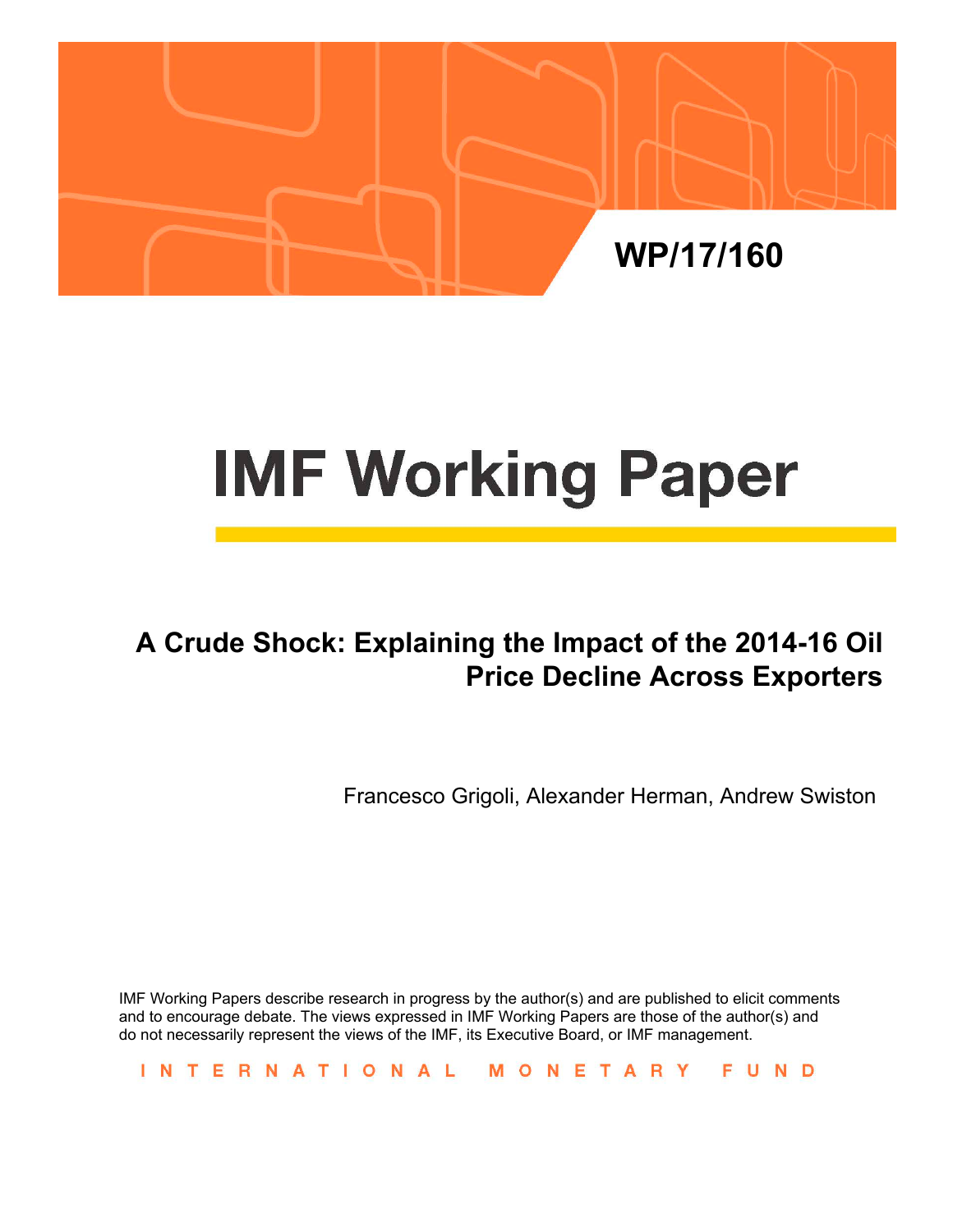# <span id="page-1-0"></span>A Crude Shock: Explaining the Impact of the 2014-16 Oil Price Decline Across Exporters<sup>∗</sup>

Francesco Grigoli<sup>†</sup> Alexander Herman<sup>‡</sup> Andrew Swiston<sup>§</sup>

#### Abstract

The decline in oil prices in 2014-16 was one of the sharpest in history, and put to test the resilience of oil exporters. We examine the degree to which economic fundamentals entering the oil price decline explain the impact on economic growth across oil exporting economies, and derive policy implications as to what factors help to mitigate the negative effects. We find that pre-existing fundamentals account for about half of the cross-country variation in the impact of the shock. Oil exporters that weathered the shock better tended to have a stronger fiscal position, higher foreign currency liquidity buffers, a more diversified export base, a history of price stability, and a more flexible exchange rate regime. Within this group of countries, the impact of the shock is not found to be related to the size of oil exports, or the share of oil in fiscal revenue or economic activity.

Keywords: Event study, fundamentals, oil exporters, oil price, transmission of shocks.

JEL Codes: F43, O47, Q43.

<sup>∗</sup>The views expressed in this Working Paper are those of the authors and do not necessarily represent those of the IMF, the U.S. Department of Treasury, the United States Government, or their policies. Working Papers describe research in progress by the authors and are published to elicit comments and to encourage further debate. We thank, without implicating, Rabah Arezki, Yan Carriere-Swallow, Sam Choi, Alfredo Cuevas, Gabriel Di Bella, Metodij Hadzi-Vaskov, Akito Matsumoto, Vina Nguyen, Keyra Primus, Nicolas Magud, Juan Trevino, Bruno Versailles, and the participants to the IMF seminar in June 2017 for their comments and suggestions.

<sup>†</sup> International Monetary Fund; Western Hemisphere Department; fgrigoli@imf.org.

<sup>‡</sup>U.S. Department of Treasury; Office of International Affairs; alexander.herman@treasury.gov.

<sup>§</sup> International Monetary Fund; Strategy, Policy and Review Department; aswiston@imf.org.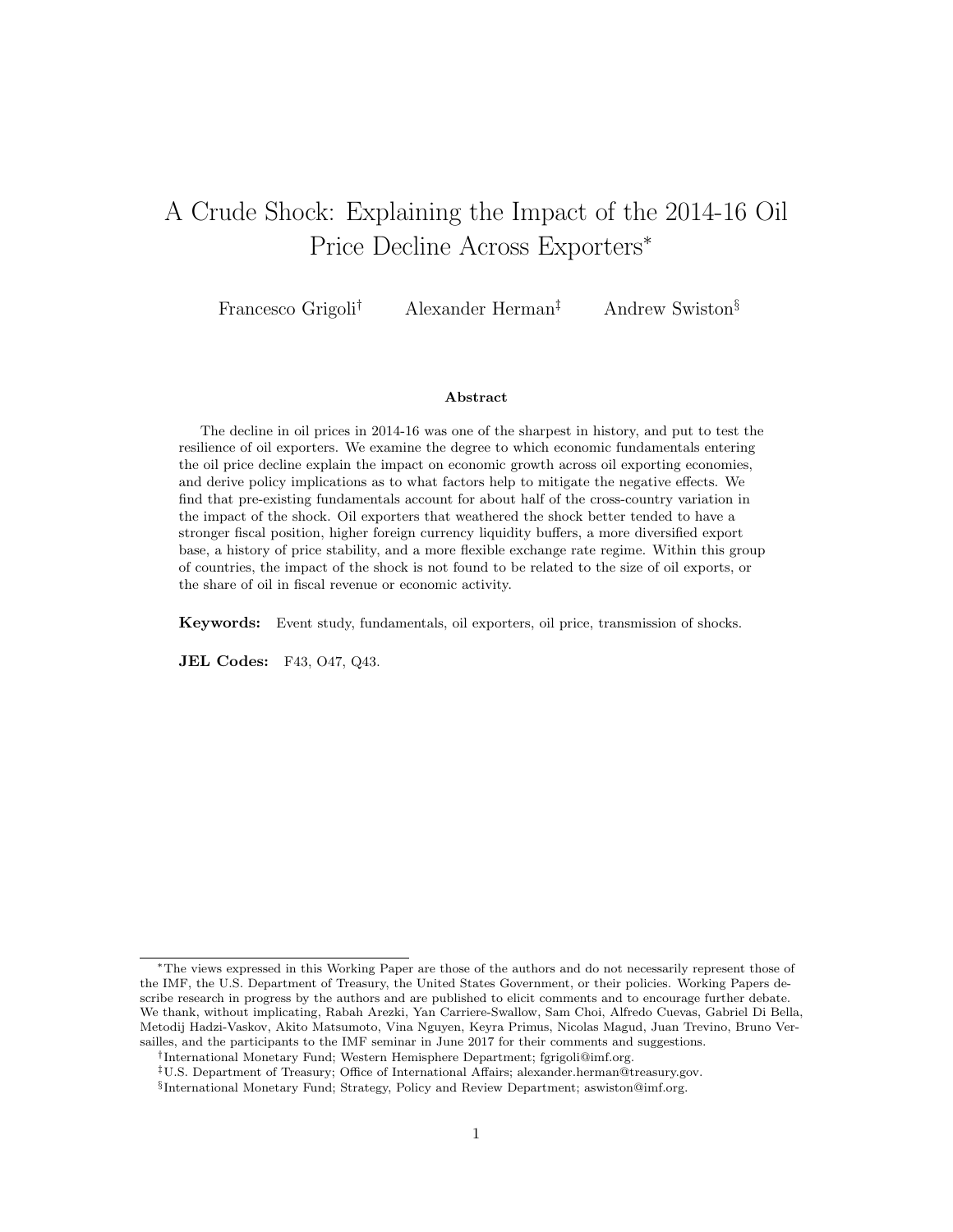# Contents

|                |            | Page                 |
|----------------|------------|----------------------|
| 1              |            | 3                    |
| $\mathbf 2$    |            | $\boldsymbol{4}$     |
| 3              |            | $\overline{5}$       |
|                | 3.1<br>3.2 | 5<br>6               |
|                | 3.3<br>3.4 | $6\phantom{.}6$<br>8 |
|                |            |                      |
| $\overline{4}$ |            | 11<br>11             |
|                | 4.1<br>4.2 | 12                   |
| 5              |            | 13                   |
|                | 5.1        | 13                   |
|                | 5.2<br>5.3 | 15<br>19             |
| 6              |            | 21                   |
|                |            | 22                   |
|                |            | 24                   |
|                |            | 25                   |

# List of Figures

|          |                                                                                        | Page |
|----------|----------------------------------------------------------------------------------------|------|
| $\sim$ 1 |                                                                                        |      |
|          |                                                                                        |      |
|          |                                                                                        |      |
|          |                                                                                        |      |
|          | 5 Country-Specific Contributions to Fitted Values Relative to Sample Mean (Percent) 16 |      |

# List of Tables

|                |                                                                | Page |
|----------------|----------------------------------------------------------------|------|
|                | 1 Summary Statistics of Real GDP Growth Forecast Deviations 10 |      |
| $\overline{2}$ |                                                                |      |
|                |                                                                |      |
|                |                                                                |      |
| $5 -$          |                                                                |      |
|                |                                                                |      |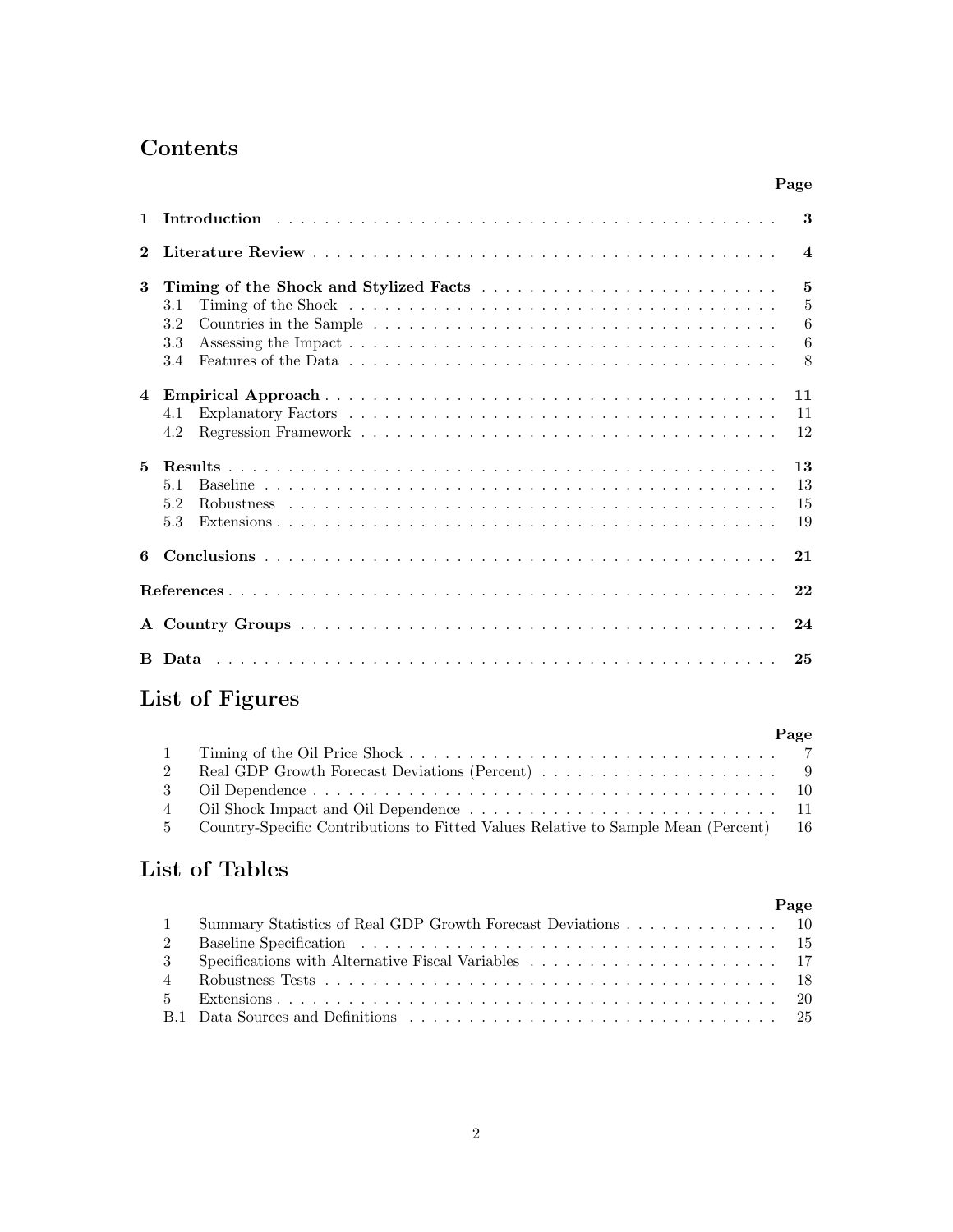# <span id="page-3-0"></span>1 Introduction

The macroeconomic fortunes of many countries rise and fall with the price of oil. For many oil exporters, it is the prime source of foreign exchange earnings and fiscal revenue, in addition to comprising a substantial portion of the real economy—both directly via production, and through associated activities such as refining and distribution. Linkages to non-oil activity are also strong, as oil price fluctuations drive changes in national income, fueling consumption and investment. Furthermore, in many oil-dominant economies there are strong linkages to the financial sector as oil companies account for a large share of lending portfolios, creating the potential for oil price swings to affect the health of financial firms, and thus overall credit growth.

These considerations underscore the importance of understanding the transmission from oil price shocks to broader economic outcomes, especially where oil exports are large relative to the economy. To the extent that economic policies influence this transmission, policy priorities can be identified to mitigate the macroeconomic effects of these shocks.

This paper aims to contribute to this understanding by examining the degree to which economic fundamentals entering the 2014-16 oil price decline explain the intensity of its impact on economic growth across oil exporting economies. During this period, prices (on a monthly average basis) fell from over US\$100 per barrel in July 2014 to less than half that by January 2015. After a brief recovery to about US\$60 in June 20[1](#page-1-0)5, prices halved again to just over \$30 by February 2016.<sup>1</sup>

This episode was unique among oil price shocks in recent decades, in that the price decline occurred rapidly, was not expected to be quickly reversed, and indeed has turned out to be long lasting. Furthermore, unlike the 2008-09 price decline which occurred alongside the global financial crisis, it did not occur in the midst of other large global shocks that would have had such a sizable impact on economic outcomes in oil exporters. This motivates our empirical approach, which is an event study analysis focusing on macroeconomic outcomes among oil exporters over 2014-16.

This paper finds that to a large extent, the impact of the oil price shock on economic growth is indeed related to economic fundamentals entering the shock. Our results suggest that countries that weathered the shock better tended to have a stronger fiscal position, higher foreign currency liquidity buffers, a more diversified export base, a history of price stability, and a more flexible exchange rate regime. Within the group of oil exporting countries, these factors outweigh any effects coming from the importance of oil, as the impact of the shock is not found to be related to the size of oil exports, or the share of oil in fiscal revenue or economic activity. These findings suggest that policies to reduce vulnerabilities, build buffers, diversify the export base, and strengthen macroeconomic policymaking can play an important role in lowering the exposure of oil exporters to price fluctuations.

The rest of the paper is structured as follows: Section [2](#page-3-1) reviews the literature on the macroeconomic effects of oil price shocks, and on event studies of the cross-country effects of the 2008-09 global financial crisis. Section [3](#page-5-0) describes the data and some stylized facts, and Section [4](#page-10-0) explains the empirical approach taken in the regression analysis. Section [5](#page-13-0) presents a number of regressions examining the importance of a wide range of potential explanatory factors, and checks the core findings described above for robustness. Section [6](#page-21-0) concludes.

<span id="page-3-1"></span><sup>1</sup>Annual average prices provide a relevant reference for our analysis, given its annual frequency. The simple average of Brent, Dubai, and WTI benchmarks in 2014, 2015, and 2016 was US\$96.25, US\$50.79, and US\$42.84, respectively.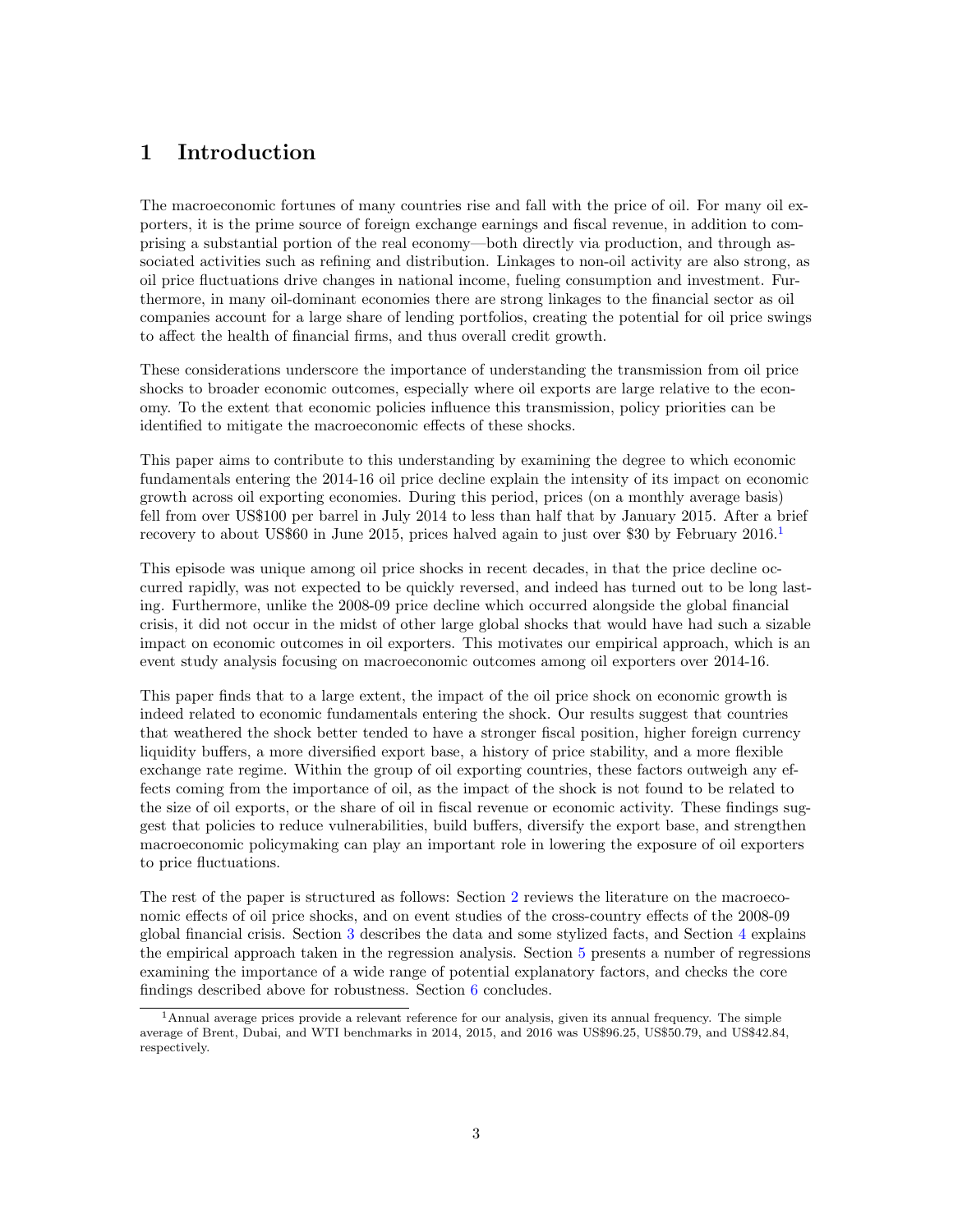# 2 Literature Review

This paper takes as a reference point two strands of the literature—the macroeconomic effects of oil price shocks, and episode studies of the effects of particular shocks across countries. Regarding the macroeconomic impact of oil price shocks, there is abundant evidence on how oil price declines can be highly disruptive for oil exporting countries. This impact can occur via a number of transmission channels. First, a fall in oil prices reduces the real income of oil exporters, which can lower consumption and investment in non-oil sectors (Berument et al., [2010;](#page-22-0) Cashin et al., [2014\)](#page-22-1).

Fiscal buffers are critical to insulate growth. Due to the often irresistible pressure to scale up public spending during oil price booms, the sudden fall in oil-related revenue can lead to procyclical movements in government spending, jeopardizing economic growth (Van der Ploeg and Poelhekke, [2009;](#page-23-0) and IMF, [2015b\)](#page-22-2). Furthermore, a major weakness in oil-exporting countries is in building sufficient buffers, which would help weather the impact on growth of sudden declines in oil prices by providing the space to conduct counter-cyclical fiscal policy.

A counter-cyclical monetary policy response can help contain the negative effects of an oil price drop. If the decline in oil prices is persistent enough, and sufficient to result in an undershooting of inflation expectations with respect to the target, a monetary policy reaction may be warranted. In particular, central banks may adopt a looser monetary policy stance to drive inflation expectations back to the target (De Gregorio, [2012\)](#page-22-3). However, the effectiveness of monetary policy is a function of its credibility, and a history of volatile inflation may jeopardize the credibility of the central bank, weakening the effects of its actions. Similarly, if the decline in oil prices occurs at a time in which monetary growth or inflation is already high, the room for easing in response to an oil price shock could be limited.

Oil price declines worsen the current account balance and generate pressure for an exchange rate depreciation (IMF, [2015a\)](#page-22-4). Friedman [\(1966\)](#page-22-5), Frankel [\(2005\)](#page-22-6), and Setser [\(2007\)](#page-23-1) discuss the advantages of running flexible exchange rate regimes as a way to insulate against oil price shocks. In a nutshell, while in a fixed exchange rate regime the adjustment to a drop in oil prices would need to occur through a contraction in the real economy consistent with the pervasiveness of nominal rigidities, a flexible exchange rate would deliver the adjustment through a change in relative prices. Furthermore, for a commodity exporter, exchange rate adjustment may raise fiscal commodity revenue in local currency terms, creating fiscal space. Nonetheless, a sudden and disorderly depreciation can bring about dangerous balance sheet mismatches and a combination of high inflation and low growth. In this context, reserve assets are key. Adequate reserve buffers would help to smooth the transition to a more depreciated currency in economies with flexible exchange rate regimes, and would prevent liquidity crunches in economies with fixed exchange rate regimes or dollarized economies.

An indirect effect of an oil price decline is higher uncertainty. In many economies, investment depends on oil prices, as the latter is a significant determinant of the investment return. When the oil price fall increases uncertainty about its future level, investment falls or is delayed (Bernanke, [1983;](#page-22-7) Pindyck,  $1991$ ; and Kilian,  $2014$  $2014$ ).<sup>2</sup> More generally, an uncertain macroeconomic environment may lead households and corporations to save the real income from falling oil prices. As a result, consumption (especially of durable goods) may fall [\(ibid.\)](#page-22-8).

A number of studies have found that the impact of commodity prices on economic activity varies across countries owing to a number of factors, including their dependence on oil (both in terms

<sup>2</sup>Anzuini et al. [\(2015\)](#page-22-9) note that uncertainty about future oil prices may increase precautionary demand of oil.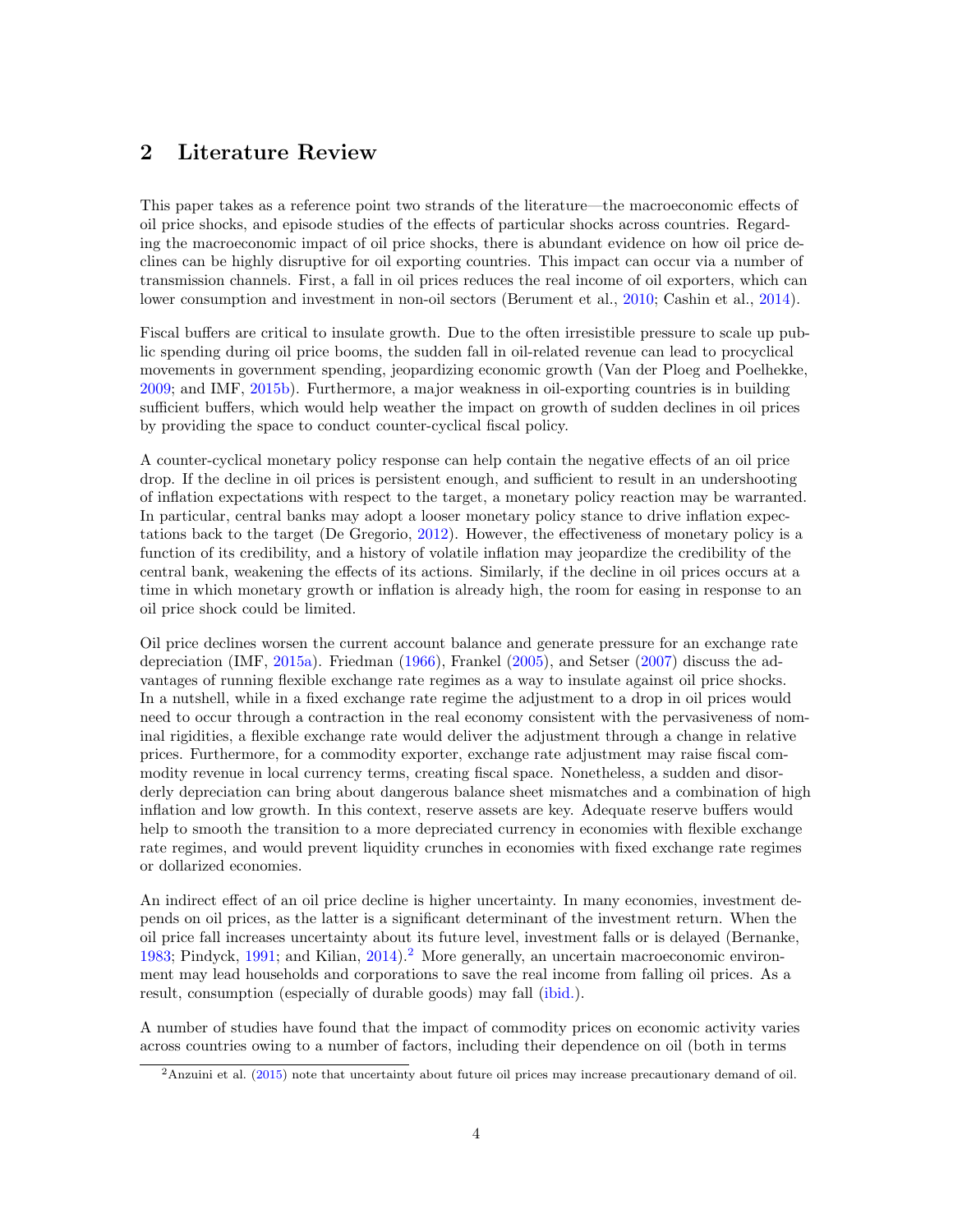of fiscal revenue and exports), the macroeconomic policy space before the shock, and fiscal and external buffers, among others. IMF [\(2015c\)](#page-22-10) finds that swings in the commodity terms of trade have a larger impact on growth in countries with lower levels of financial development, less flexible exchange rates, and more procyclical fiscal policy (where spending responds more strongly to commodity price booms). Similarly, Cespedes and Velasco [\(2012\)](#page-22-11) find that the response of output to commodity price shocks is buffered in countries with flexible exchange rate regimes and more developed financial markets. Finally, Spatafora and Tytell [\(2012\)](#page-23-3) find that growth was slower in countries that experienced larger real appreciations during commodity price busts.

The literature on the growth effect of oil price shocks tends to look at a continuum of shocks to oil supply and demand over time and employ a vector autoregressive (VAR) approach to identify these shocks and analyze their impact.[3](#page-1-0)

By contrast, studies analyzing the macroeconomic effects of the 2008-09 global financial crisis gen-erally employed an event study methodology using cross-section regressions.<sup>[4](#page-1-0)</sup> A broad theme that emerged regarding the financial crisis was that its impact on real GDP was larger for countries with higher pre-crisis vulnerabilities. The two main pre-crisis fundamentals that were commonly found to be related to a stronger impact were vulnerability to a sudden stop due to large current account deficits or high levels of short-term external debt (Berkmen et al., [2012;](#page-22-12) Blanchard et al., [2010;](#page-22-13) Claesens et al., [2010;](#page-22-14) Lane and Milesi-Ferretti, [2010;](#page-22-15) Rose and Spiegel, [2011;](#page-23-4) Tsangarides,  $2012$ ),<sup>[5](#page-1-0)</sup> and financial system vulnerabilities arising from excessive leverage or credit growth (Berkmen et al., [2012;](#page-22-12) Claesens et al., [2010;](#page-22-14) Lane and Milesi-Ferretti, [2010;](#page-22-15) Rose and Spiegel, [2011\)](#page-23-4). We take this approach in this paper, as this allows assessment of the effects of a shock across countries, during a unique episode with little precedent in the historical data.

# <span id="page-5-0"></span>3 Timing of the Shock and Stylized Facts

Identifying the timing of the shock and defining how to measure its impact on the economy are two key prerequisites for assessing the factors affecting the transmission of the shock. This section takes up these issues.

### <span id="page-5-1"></span>3.1 Timing of the Shock

Identifying the exact timing of the oil price shock is complicated by the long track record of oil price volatility, as illustrated in the upper-left panel of Figure [1.](#page-7-0) As an example, the monthly average price peaked at nearly US\$140 per barrel in June 2008, dipped by 70 percent to just over US\$40 per barrel in January 2009, and then nearly doubled to almost US\$80 per barrel by December of that year.

 ${}^{3}$  For example, Kilian [\(2009\)](#page-22-16) introduces a structural VAR that includes global oil prices, production, and economic activity, and analyze the impact of the identified shocks on macroeconomic variables for the U.S. economy. Mohaddes and Pesaran [\(2015\)](#page-22-17) employ two approaches–a Global VAR and country-specific VAR models–across 27 economies. Jiménez-Rodríguez and Sánchez [\(2005\)](#page-22-18) also use a VAR framework, incorporating the real effective exchange rate, real wages, inflation, and interest rates for nine OECD economies. Cerdeiro and Plotnikov [\(2017\)](#page-22-19) build upon Kilian [\(2009\)](#page-22-16) to analyze the most recent oil price decline relying on country-specific regressions across a sample of 72 countries, as well as estimating counterfactual growth under a no-shock scenario.

 $4R$ ose and Spiegel [\(2011\)](#page-23-4) also employ a Multiple Indicator Multiple Cause model.

<sup>&</sup>lt;sup>5</sup>Some of these studies also found that higher levels of international reserves were associated with a smaller impact of the crisis.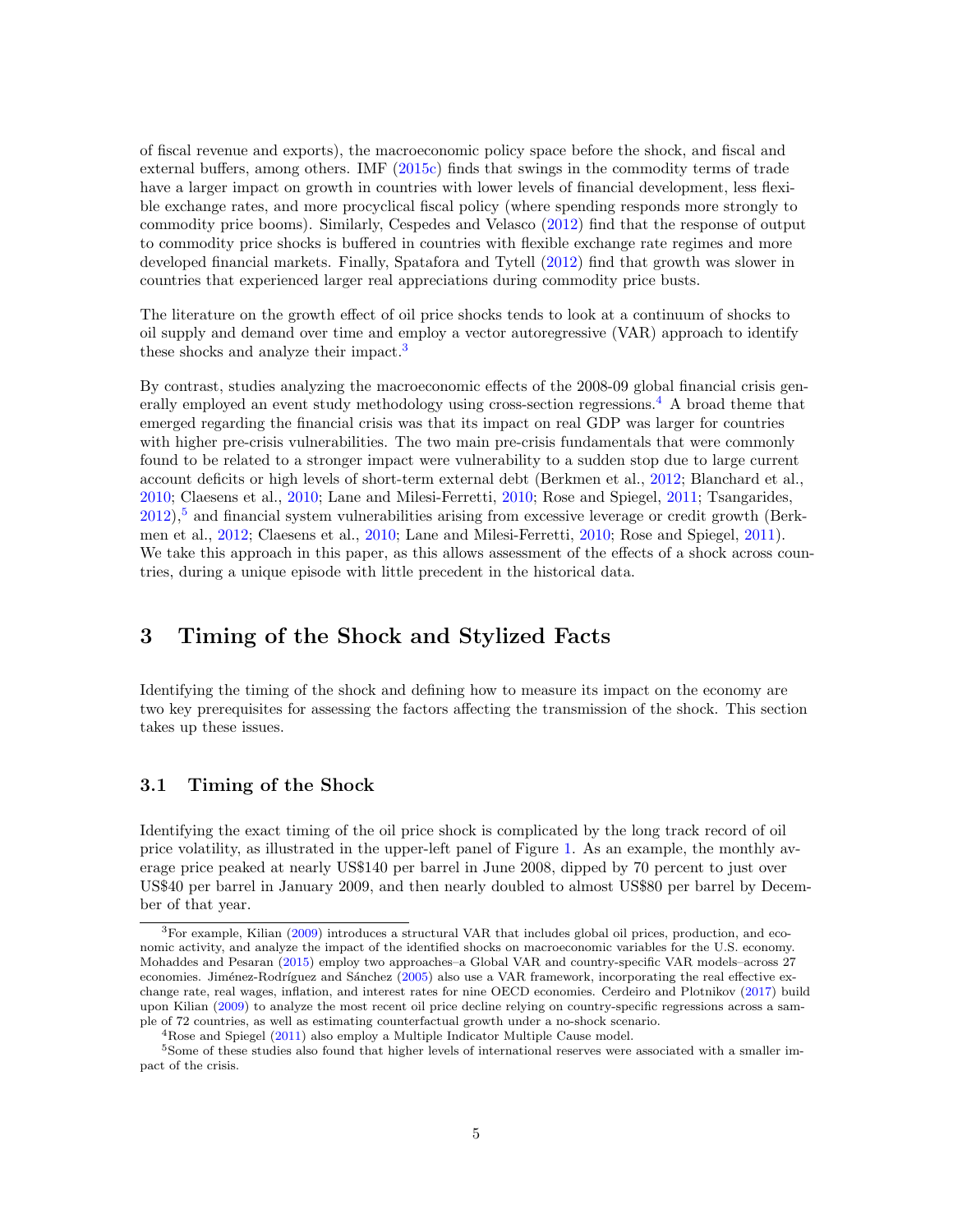We identify the timing of the shock using two methods: comparing the spot price with historical averages, and examining oil price futures curves. The former method, comparing the spot price with the trailing 24-month average, suggests that the downward break from its previous range began in September 2014, as shown in the upper-right panel of Figure [1.](#page-7-0)<sup>[6](#page-1-0)</sup> Regarding the latter method, September 2014 also marks the point at which there was a downward shift in prices across the entire futures curve as indicated by the lower-left panel of Figure [1.](#page-7-0) This shift deepened in subsequent months.[7](#page-1-0) This shift was to a level below the expected price level in previous months across the curve. These developments suggest that the movement in spot prices at that time was not seen as only reversing a recent increase, which was to a large extent the case for the decline between June and July. Overall, both methods point to September 2014 as the beginning of the shock.

The lower-right panel of Figure [1](#page-7-0) places the magnitude of the recent price shock in perspective to other large oil price shocks. The duration of the downward shift in prices has outlasted that of the shock that began in 2008. In that episode prices recovered to near their pre-shock average in the third year after the shock. The shock that began in 1985 represents a cautionary example of the potential duration of shocks, as, other than a brief spike in 1990, prices remained below their real historical average until 2004.

### <span id="page-6-0"></span>3.2 Countries in the Sample

There is a significant degree of heterogeneity in the importance of oil to the economies that export it. Among the 44 countries that export at least 50 thousand barrels of oil per day, oil exports in 2013 ranged from 0.8 to 95 percent of GDP.

To place the impact of the shock in a cross-country perspective while keeping the focus on countries where oil prices were likely one of the main factors in overall economic developments, we focus on a group of 26 countries with substantial oil exports. This includes countries in which oil exports in 2013 exceeded 8 percent of GDP.[8](#page-1-0)

Some adjustments are necessary to this group due to data availability and other factors. We exclude South Sudan and Yemen from the core analysis due to the armed conflict in these countries over this period, and Iran and Iraq as their GDP growth performance was strongly affected by increases in oil production not projected as of 2014. Furthermore, we exclude Libya and Syria from all analysis due to data gaps. As robustness checks, we present selected results including Iran, Iraq, South Sudan, and Yemen in the core group of oil-dependent economies; and for all 42 oilexporting countries for which data is available. See Appendix [A](#page-24-0) for a list of countries included in the analysis.

#### <span id="page-6-1"></span>3.3 Assessing the Impact

To assess the overall macroeconomic impact of the shock, we examine developments in economic activity as measured by real GDP. Real GDP is generally used in the literature as the variable of

<sup>6</sup>Averages over 12 or 36 months yield the same result.

<sup>&</sup>lt;sup>7</sup>The decline in the futures curve between June and July reversed a short-lived increase that had occurred since March.

<sup>&</sup>lt;sup>8</sup>Selecting a smaller group of oil exporters following the criteria of Lundgren et al.  $(2013)$  and IMF  $(2015b)$   $(20$ percent of fiscal revenue coming from the energy sector, or 20 percent of exports related to oil) does not change the results. Neither does using a metric based on net oil exports rather than gross oil exports.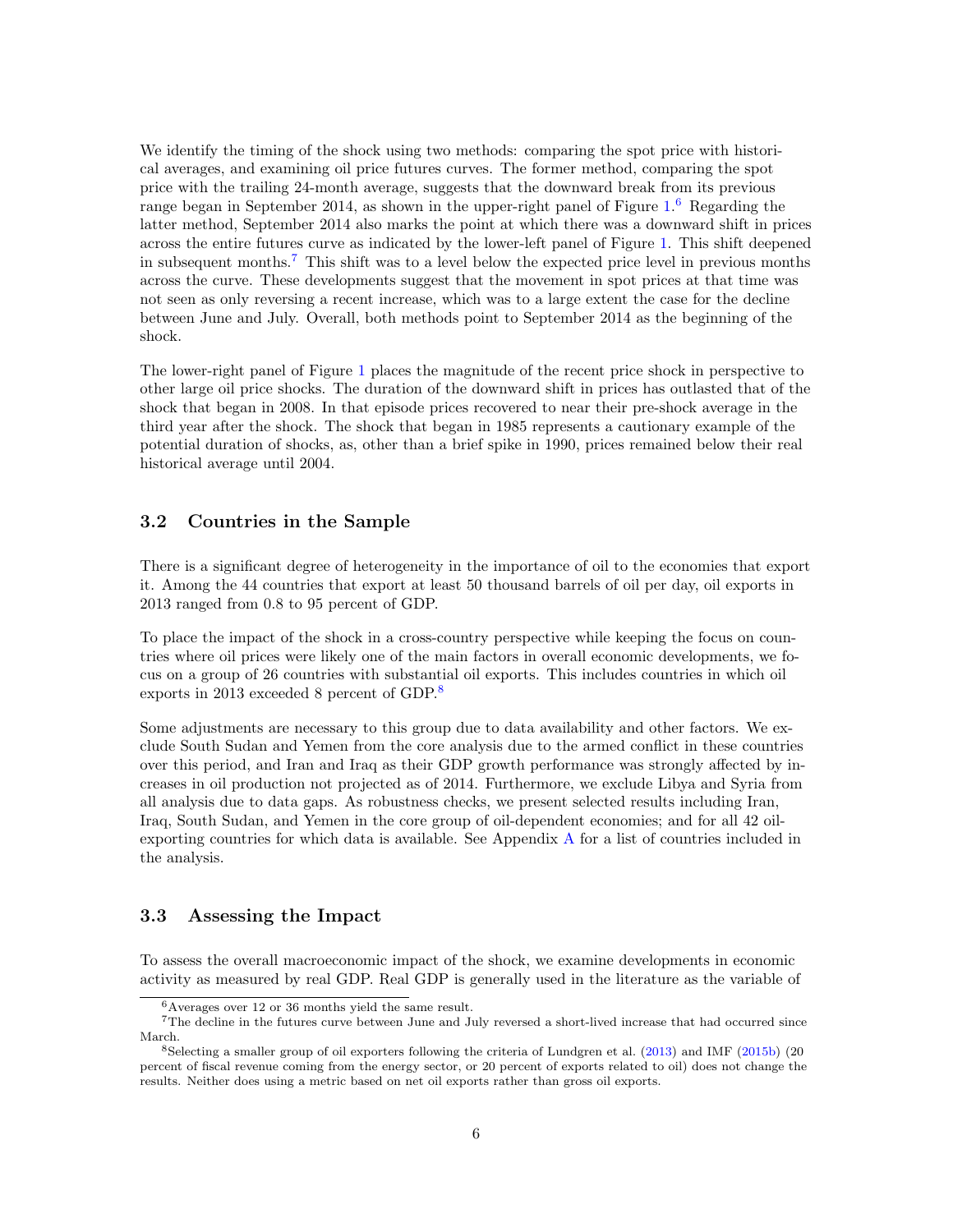<span id="page-7-0"></span>

Figure 1: Timing of the Oil Price Shock

Sources: Haver Analytics; and authors' calculations.

interest given the broad range of transmission channels from oil prices to economic activity in oil exporters. Furthermore, real GDP forecasts are widely available. This helps identify the impact of the shock by separating movements in economic activity that were unexpected at the time of the oil price shock from those that were already incorporated in forecasts—and thus presumably due to other factors. As a robustness check, we present selected results using the slowdown in overall real GDP growth after the shock relative to the period immediately preceding it. We also present results using non-oil real GDP, to gauge the impact of the oil shock on the non-oil sector and as a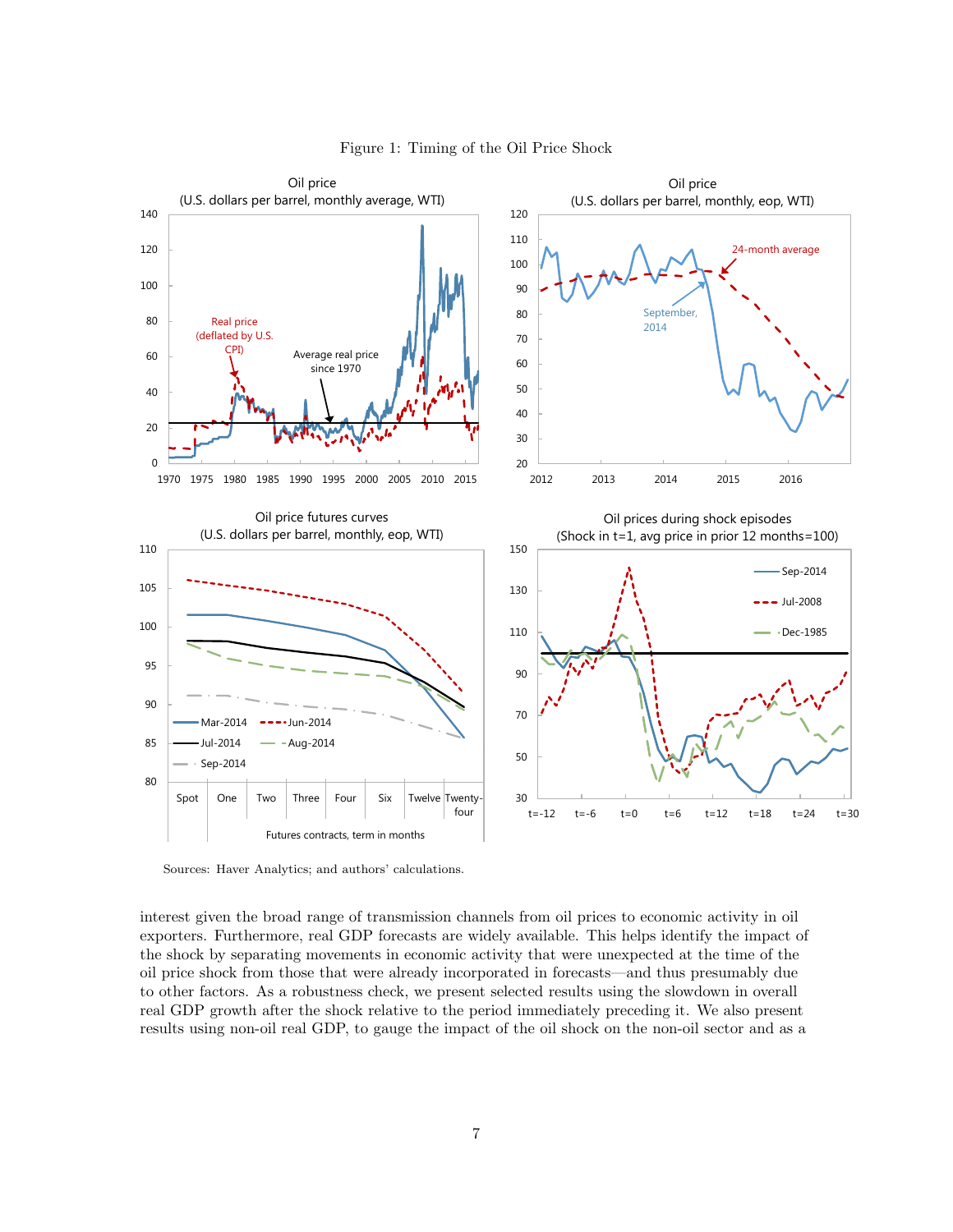proxy for its effects on domestic consumption and investment.<sup>[9](#page-1-0)</sup>

In order to identify the impact of the shock, different vintages of the IMF's World Economic Outlook (WEO) database are compared. WEO forecasts are produced by IMF country teams in two main rounds each year, with the detailed forecasts typically released in April and October, and finalized based on information available four to six weeks ahead of the release. Given the timing of the WEO exercise relative to that of the shock, the baseline pre-shock forecast vintage is taken as Fall 2014. The Spring 2017 vintage is used to measure the outturn. As such, the dependent variable in our regression analysis is expressed as the cumulative difference in real GDP between the Spring 2017 outturn and the Fall 2014 forecast, thus taking the form:

<span id="page-8-1"></span>
$$
\delta_t^i = (y_t^i / y_{2013}^i) - E_t(y_t^i / y_{2013}^i)
$$
\n(1)

In equation [\(1\)](#page-8-1),  $y_t^i$  is the level of real GDP of country i at time t, which is either 2016 or 2015.<sup>[10](#page-1-0)</sup> A negative value indicates a stronger impact of the shock, that is, that economic activity was lower than projected.

While the shock began in late 2014 and continued into 2015, oil prices hit a trough in annual average terms in 2016. In addition, the shock would be expected to affect the rest of the economy with a lag. For that reason, the focus is on the cumulative impact through 2016, though we also check robustness of the results when considering the impact through 2015. This approach focuses on the short-run dynamics in response to the shock. While the shock is of a long-run nature, with the passage of time, other factors are more likely to account for differences in growth with respect to previous expectations, making it more difficult to disentangle the effects of the oil price shock.

#### <span id="page-8-0"></span>3.4 Features of the Data

Having explained our approach to measuring the impact of the shock on economic activity, we present here a few stylized facts about the features of this data. Figure [2](#page-9-0) presents the deviations in real GDP for 2015 and 2016 relative to Fall 2014 forecasts. The degree of the impact varied from minimal (e.g., Cameroon, Algeria, Kuwait, Bahrain, Oman, Malaysia, and Norway) to severe (e.g., Chad, Venezuela, Brunei Darussalam, the Republic of Congo, and Nigeria, all falling short of forecasts by more than 15 percent). The deviations were generally larger in 2016 than in 2015, suggesting that the effects of the fall in oil prices mounted over time.

Table [1](#page-10-2) presents some summary statistics of revisions to growth forecasts, which highlight heterogeneity in growth outturns across income levels and exchange rate regimes. Across all oil exporters, the average growth revision measures -7.6 percent, similar to the average revision of - 8.2 percent of the core sample. On average, African economies experienced the largest growth revisions at -16.0 percent. Western Hemisphere economies and Middle East and Central Asian economies experienced relatively moderate revisions at -8.1 and -5.9 percent, respectively. Asian and Pacific economies and European economies experienced the mildest revisions at -4.2 percent and -2.0 percent, respectively. Relative to the regional performance, African and Middle Eastern and Central Asian economies were the most varied, as suggested by the high standard deviations.

<sup>9</sup>Lack of data availability for a large enough number of countries precludes the analysis of real domestic demand.

<sup>10</sup>This specification comparing the expected cumulative change in real GDP against the outturn allows us to account for data revisions and national accounts rebasing affecting the base year, 2013.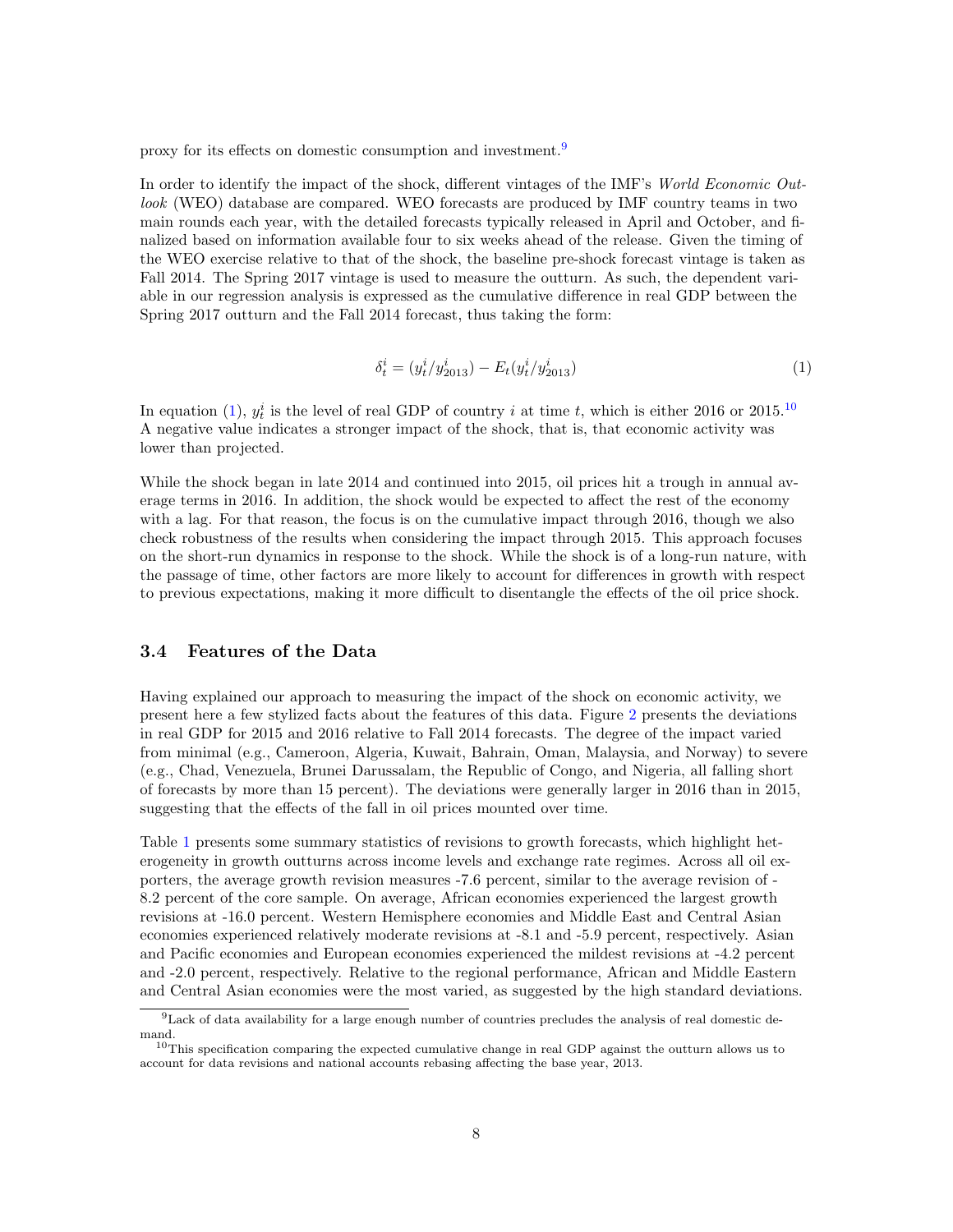<span id="page-9-0"></span>

Figure 2: Real GDP Growth Forecast Deviations (Percent)

Sources: IMF, WEO; and authors' calculations.

The impact on low-income developing countries  $(LIDC)^{11}$  $(LIDC)^{11}$  $(LIDC)^{11}$  was higher than on advanced economies and emerging markets, with revisions averaging -18.9 percent with a standard deviation of 20.1 percent. Additionally, economies with a fixed exchange rate regime entering the shock experienced larger revisions than those with more flexible regimes; at an average of -10.6 percent, fixed exchange rate economies' revisions were approximately 3 (5) times larger than the average floating (intermediate) exchange rate economy.[12](#page-1-0)

Many oil exporters are little diversified and largely dependent on oil, both in terms of exports and fiscal revenue. Figure [3](#page-10-1) illustrates oil dependence by showing the share of oil exports and oil revenue in percent of GDP across the countries in the sample. As shown in the left-hand panel, oil exports across the 26 countries shown here range from more than half to less than one tenth of GDP in 2013. This panel also illustrates the fall in average oil exports occasioned by the price decline.

The right-hand panel of Figure [3](#page-10-1) shows oil revenue in percent of GDP. Unsurprisingly, oil-related revenue represents an important source of financing for the governments of oil exporters, averaging 22.8 percent of GDP across our sample, but with a large degree of heterogeneity, from more than half of GDP in 2013, to less than 5 percent of GDP. The panel also shows how these shares fell in the aftermath of the oil price shock.

It would be natural to conjecture that the impact of the oil price shock would be related to the degree of oil dependence in a given economy. However, Figure [4](#page-11-1) shows that oil exports and fiscal revenue from oil relative to GDP are not correlated with the magnitude of the impact of the

<sup>11</sup>LIDCs correspond to all countries that were eligible for IMF concessional financing in 2013 and had a per capita income below USS\$2,390.

<sup>&</sup>lt;sup>12</sup>The exchange rate regime is the de facto regime, as assessed in the IMF's Annual Report on Exchange Arrangements and Restrictions (AREAER). The flexible category includes regimes characterized as floating or free floating by the AREAER. The fixed category includes regimes characterized as stabilized arrangement or conventional peg, and all those with a currency board or no separate legal tender. Any other regimes are included in the intermediate category.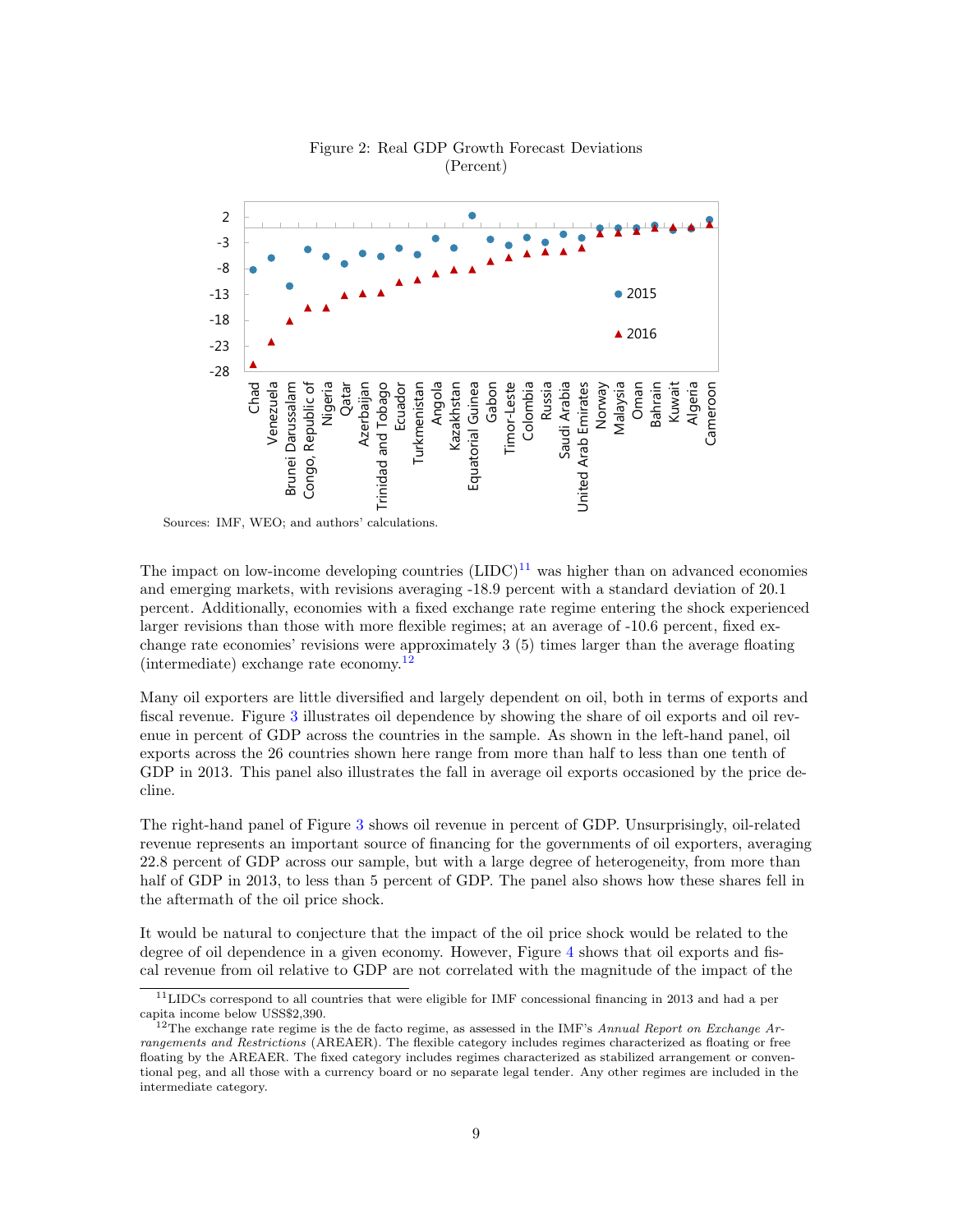<span id="page-10-2"></span>

|                              | Countries | Mean     | Median   | Std. Dev. | <b>Skewness</b> | Kurtosis |
|------------------------------|-----------|----------|----------|-----------|-----------------|----------|
| Country groups               |           |          |          |           |                 |          |
| All oil exporters            | 42        | $-7.62$  | $-4.63$  | 11.51     | $-2.00$         | 7.58     |
| Core sample                  | 26        | $-8.26$  | $-7.30$  | 7.25      | $-0.74$         | 2.93     |
| Regions                      |           |          |          |           |                 |          |
| Africa                       | 8         | $-16.04$ | $-12.23$ | 15.14     | $-1.18$         | 3.50     |
| Asia and Pacific             | 6         | $-4.23$  | $-1.43$  | 7.27      | $-1.32$         | 3.36     |
| Europe                       | 4         | $-1.98$  | $-1.24$  | 1.79      | $-1.10$         | 2.30     |
| Middle East and Central Asia | 16        | $-5.85$  | $-2.93$  | 12.52     | $-2.23$         | 8.39     |
| Western Hemisphere           | 8         | $-8.11$  | $-7.82$  | 7.45      | $-0.63$         | 2.57     |
| Income groups                |           |          |          |           |                 |          |
| Advanced                     | 5         | $-1.33$  | $-1.14$  | 0.54      | $-1.04$         | 2.75     |
| Emerging                     | 29        | $-5.60$  | $-5.05$  | 6.76      | $-0.23$         | 3.27     |
| Low income developing        | 8         | $-18.90$ | $-15.55$ | 20.06     | $-0.46$         | 1.76     |
| Exchange rate flexibility    |           |          |          |           |                 |          |
| Fixed exchange rate          | 26        | $-10.61$ | $-8.50$  | 13.62     | $-1.39$         | 4.87     |
| Intermediate exchange rate   | 8         | $-2.29$  | $-1.45$  | 3.96      | $-0.26$         | 1.78     |
| Floating exchange rate       | 8         | $-3.25$  | $-1.97$  | 3.28      | $-1.70$         | 4.49     |

Table 1: Summary Statistics of Real GDP Growth Forecast Deviations

<span id="page-10-1"></span>Source: Authors' calculations.

Figure 3: Oil Dependence



Sources: IMF, WEO; IMF, FAD database; and authors' calculations.

shock on economic activity.<sup>[13](#page-1-0)</sup> These weak relationships will be confirmed in the regression analysis that follows. Put simply, natural endowments explain little of the variation in the impact of the oil price declines in our sample of oil exporters. This motivates a look at other potential factors, the subject of the next sections.

<span id="page-10-0"></span><sup>&</sup>lt;sup>13</sup>The correlations are similar for oil exports as a share of total exports, oil revenue as a share of total fiscal revenue, and oil GDP as a share of total GDP.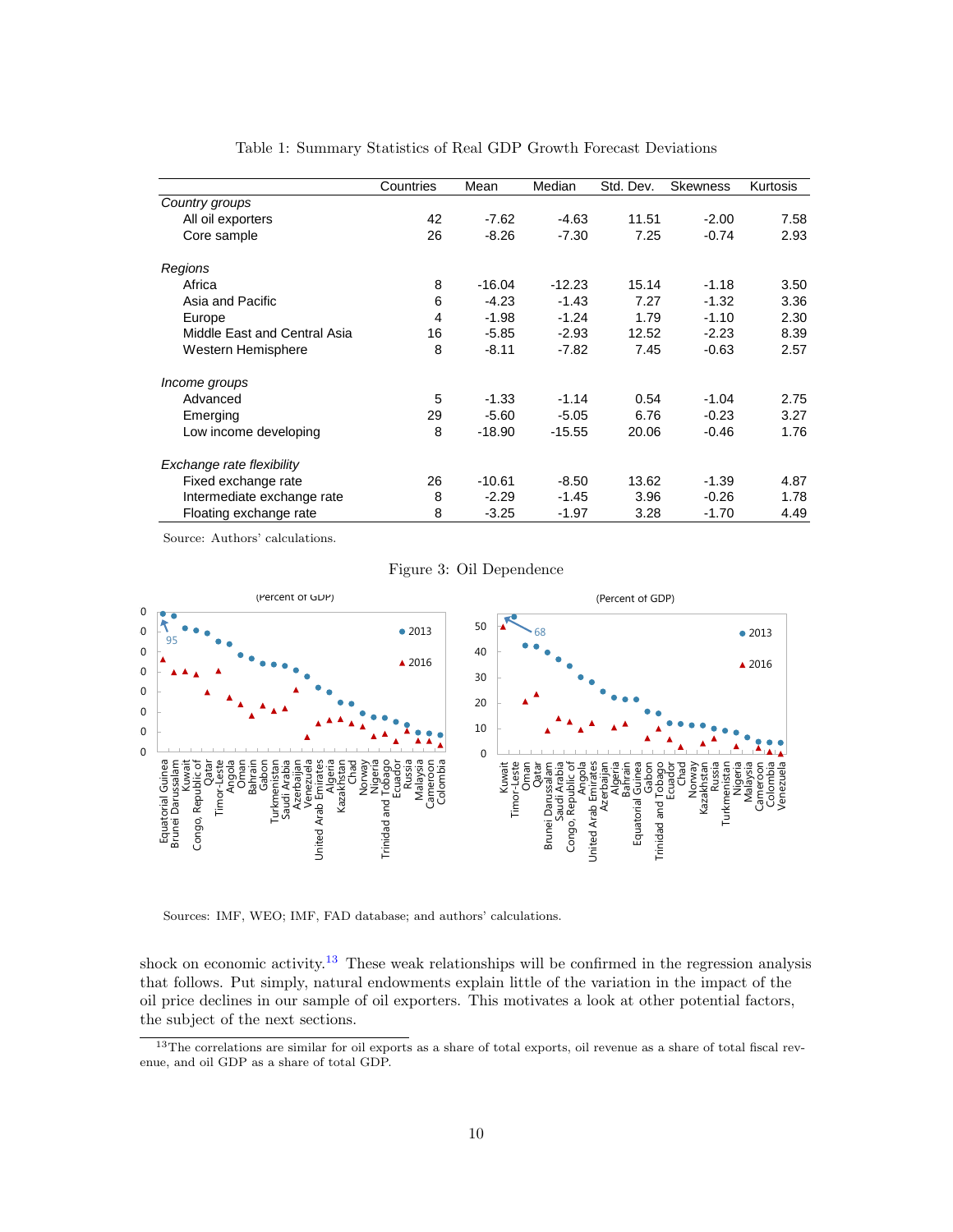<span id="page-11-1"></span>

Figure 4: Oil Shock Impact and Oil Dependence

Sources: IMF, WEO; IMF, FAD database; and authors' calculations.

## 4 Empirical Approach

<span id="page-11-0"></span>This section discusses the rationale for the choice of explanatory variables and the approach taken in the regression framework in the subsequent section.

#### 4.1 Explanatory Factors

We examine a wide range of factors that could potentially explain the cross-country variation in the severity of the impact of the shock, using a number of indicators as proxies for the following factors:

- Macroeconomic policy space: We use several indicators to gauge whether an economy enjoyed space for countercyclical fiscal, monetary, or exchange rate policies to buffer the impact of the shock. Among the fiscal indicators are the overall balance, primary balance, non-oil balance, gap between the primary balance and its debt-stabilizing level, and ratios of net debt to GDP, overall revenue, and non-oil revenue (the latter two as proxies of debt repayment capacity). Indicators of monetary and exchange rate policy space include the output gap as a measure of spare capacity entering the shock, the inflation rate, the historical volatility of inflation (as a measure of the degree to which expectations of price stability were anchored), and the flexibility of the exchange rate regime. $^{14}$  $^{14}$  $^{14}$
- External factors: We control for revisions to partner country growth and the non-oil terms of trade (both relative to pre-shock forecasts). Other indicators are used as proxies for potential risks to external sustainability, or to measure the availability of buffers that can be

 $14$ As noted above, exchange rate regime flexibility is measured using the assessment of the *de facto* regime in the IMF's Annual Report on Exchange Arrangements and Exchange Restrictions (AREAER). We construct an indicator that assigns a value of positive one to flexible regimes, negative one to fixed regimes, and zero to intermediate regimes. An alternative variable using the scale of one to ten used in the AREAER yields similar results.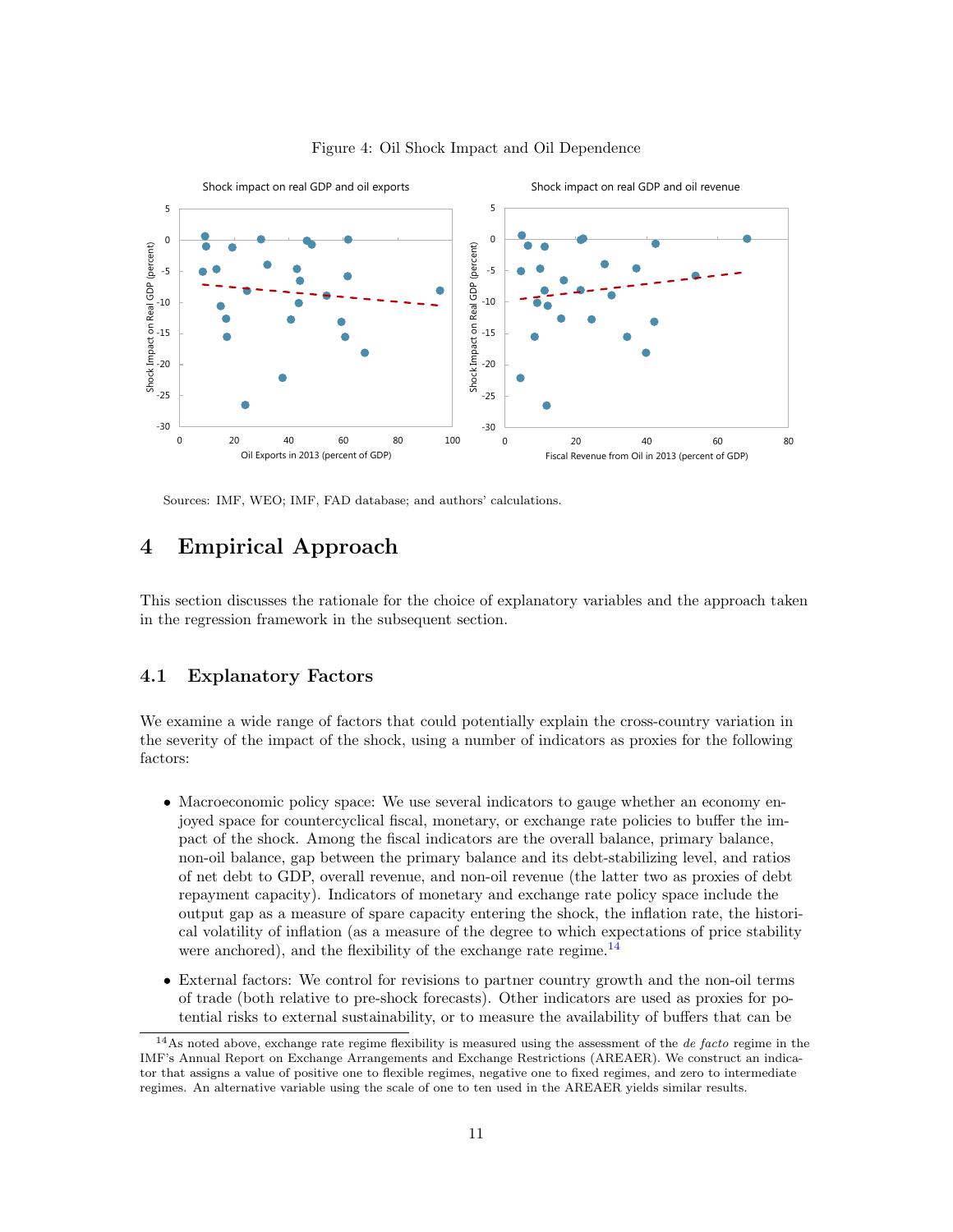used to smooth adjustment in case of a shock. These include the non-oil current account balance, the level of external liabilities, the level of external assets (both of these covering both the public and private sectors), and the level of reserves (relative to the IMF-standard reserve adequacy metric).[15](#page-1-0)

- Oil dependence and economic diversification: As noted above, an economy more dependent on oil for foreign exchange or fiscal revenue, or with a higher share of the oil industry in the overall economy, would be expected to suffer a stronger direct impact. By contrast, a more diversified economy would be expected to weather the shock better to the extent that nonoil sectors are less affected by the shock. The share of oil output in the economy and the ratios of oil exports and oil-related fiscal revenue to GDP are used as indicators of oil dependence. The share of non-oil output and the ratios of non-oil exports and non-oil fiscal revenue to GDP are used as indicators of diversification.
- Structural flexibility: The ability for an economy to redeploy resources across sectors in response to a shock would be expected to contribute to resilience. Indicators of the business environment and governance constructed by the World Bank are used as proxies. A deeper financial system could also help agents within the economy smooth consumption and investment in response to the shock. The ratios of private credit and broad money to GDP are used as indicators of financial development, as is a broader index of financial development constructed in Svirydzenka [\(2016\)](#page-23-6).

#### <span id="page-12-0"></span>4.2 Regression Framework

The econometric specification takes the following form:

<span id="page-12-1"></span>
$$
\delta_t^i = \alpha + \beta_k X_{k,2013}^i + \epsilon^i \tag{2}
$$

where  $\alpha$  is the constant term,  $X^i$  is a set of k explanatory variables as of 2013–immediately before the shock,  $\beta$  are the respective coefficients, and  $\epsilon^i$  is the error term.

Two aspects of this specification bear further discussion–identifying the role of the policy response, and the choice to examine only the 2014-16 episode and not other oil price shocks. Indicators of the policy response are particularly susceptible to endogeneity. This can be illustrated by decomposing the explanatory variables in equation [\(2\)](#page-12-1) into those measuring the policy response and those measuring other aspects that affect the impact of the shock, as in the following equation:

$$
\delta_t^i = \alpha + \beta_k X_{k,2013}^i + \gamma_k P_{k,(2014;t)}^i + \epsilon^i
$$
\n(3)

In this equation,  $X^i$  contains only non-policy variables before the shock, with policy variables measured by  $P^i$  during the duration of the shock (2014 till t). Given that a positive value of  $\delta_t^i$ signifies a lower impact of the shock, assume the explanatory variables are expressed so that a positive value implies stronger fundamentals (for the non-policy variables) or an easing of policy (for the policy variables). A policy easing should be expected to improve outcomes (raising  $\delta_t^i$ ),

<sup>15</sup>Lack of data availability on maturing external obligations prevented using indicators on short-term external liabilities coming due. See Appendix [B](#page-25-0) for further details about how the metric is constructed.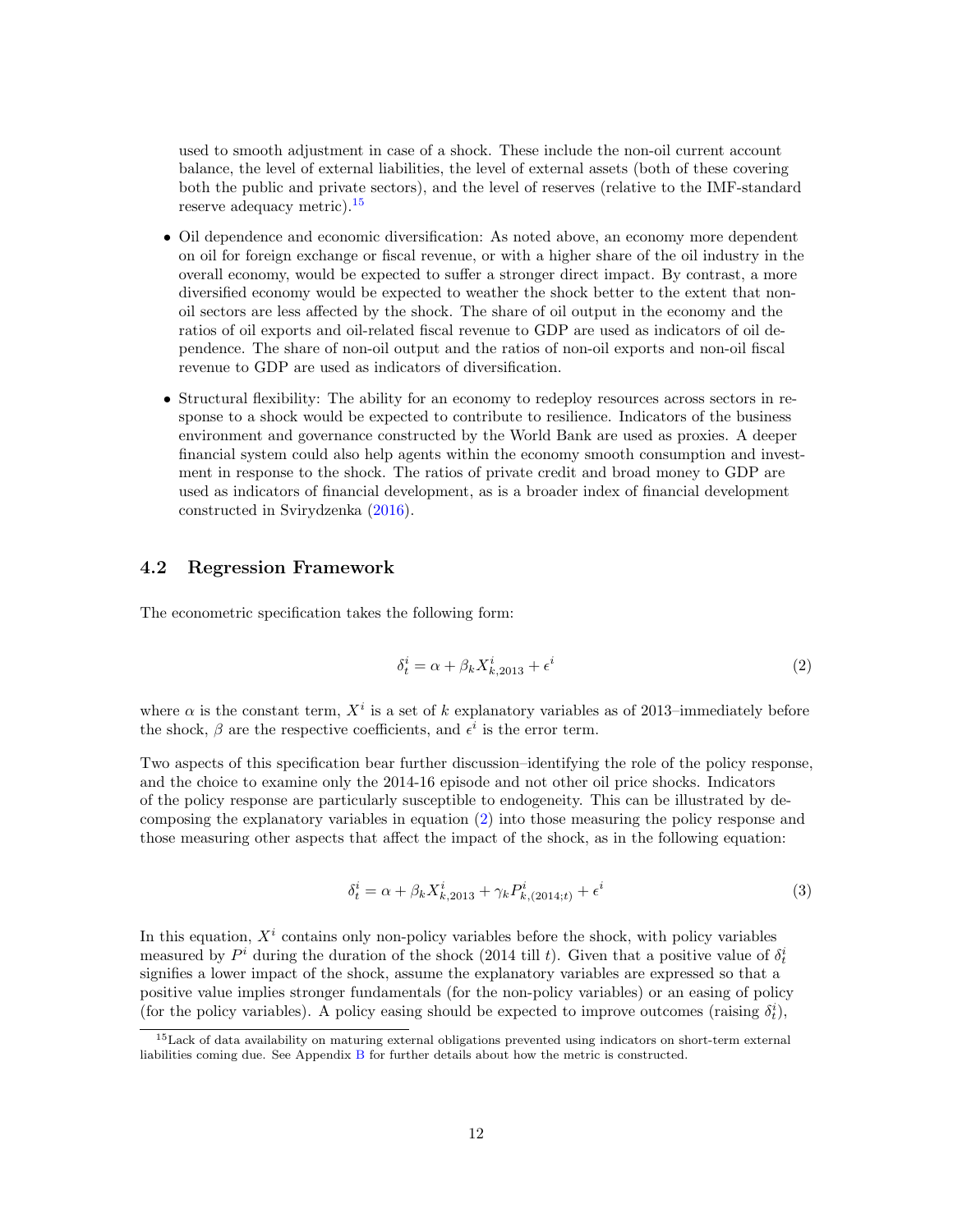all else equal. However, the degree of easing is likely to be higher in response to a worsening economic situation (where  $\delta_t^i$  is falling). This implies that the signs on  $\gamma_k$  are likely to be biased toward zero.

The magnitude of the policy response will also depend on the available policy space, embodied in fundamentals entering the shock, proxied by the elements of  $X<sup>i</sup>$ . However, these fundamentals typically have both an indirect effect through policy space and a direct effect, for example through bolstering confidence and thus limiting outflows of foreign investment in response to the shock, preventing them from serving as valid instruments that could be used to isolate the component of the policy response that was not related to the intensity of the shock. For this reason, as in Blanchard et al. [\(2010\)](#page-22-13), Lane and Milesi-Ferretti [\(2010\)](#page-22-15), and Berkmen et al. [\(2012\)](#page-22-12) for the Global Financial Crisis, our empirical analysis focuses on each country's fundamentals at the time of the shock–in this case, 2013 values–as explanatory variables.

A panel approach covering multiple historical episodes could potentially help shed light on the factors underlying the macroeconomic effects of oil price shocks. However, as noted above, the 2014–16 oil price shock is one of only three such declines over the last few decades. The effects of the price decline during 2008–09 were experienced at the same time as those of the global financial crisis (and likely driven to a large extent by it). This would confound attempts to isolate the impact of lower prices on oil exporters during that episode. Furthermore, given that there was a somewhat rapid partial recovery in prices, and the macroeconomic effects of oil price shocks are likely to differ based on how long they last, it is questionable whether such a direct comparison between the two episodes would be appropriate. The 1985–86 price decline was a more comparable episode, but it is not possible to assess its impact in the same way because data is not available for a sufficient number of countries.

For these reasons, we employ an event-study approach using cross-section regressions. As noted above, this is in line with the literature analyzing the determinants of the impact of the 2008–09 Global Financial Crisis on economic activity.

## <span id="page-13-0"></span>5 Results

In this section we turn to the econometric evidence. First, we present the results from the estimation of a baseline specification including only significant variables. Second, we show the results of tests aimed at ensuring the robustness of the findings of the baseline specification. And third, we present some extensions to the baseline results by testing some additional variables for significance.

### <span id="page-13-1"></span>5.1 Baseline

As discussed in Section [4,](#page-10-0) we examine a wide range of explanatory variables from the following categories: macroeconomic policy space, external factors, oil dependence and economic diversification, and structural flexibility. Given the construction of the dependent variable, a positive sign on a regressor means it facilitates better economic performance, as reflected in a more positive deviation from the forecast. Table [2](#page-15-1) presents the results for the core sample, the core sample plus other heavily oil-dependent economies, and for the broader category of oil exporters.

In the baseline specification, shown in column 1, we find five variables that are significantly re-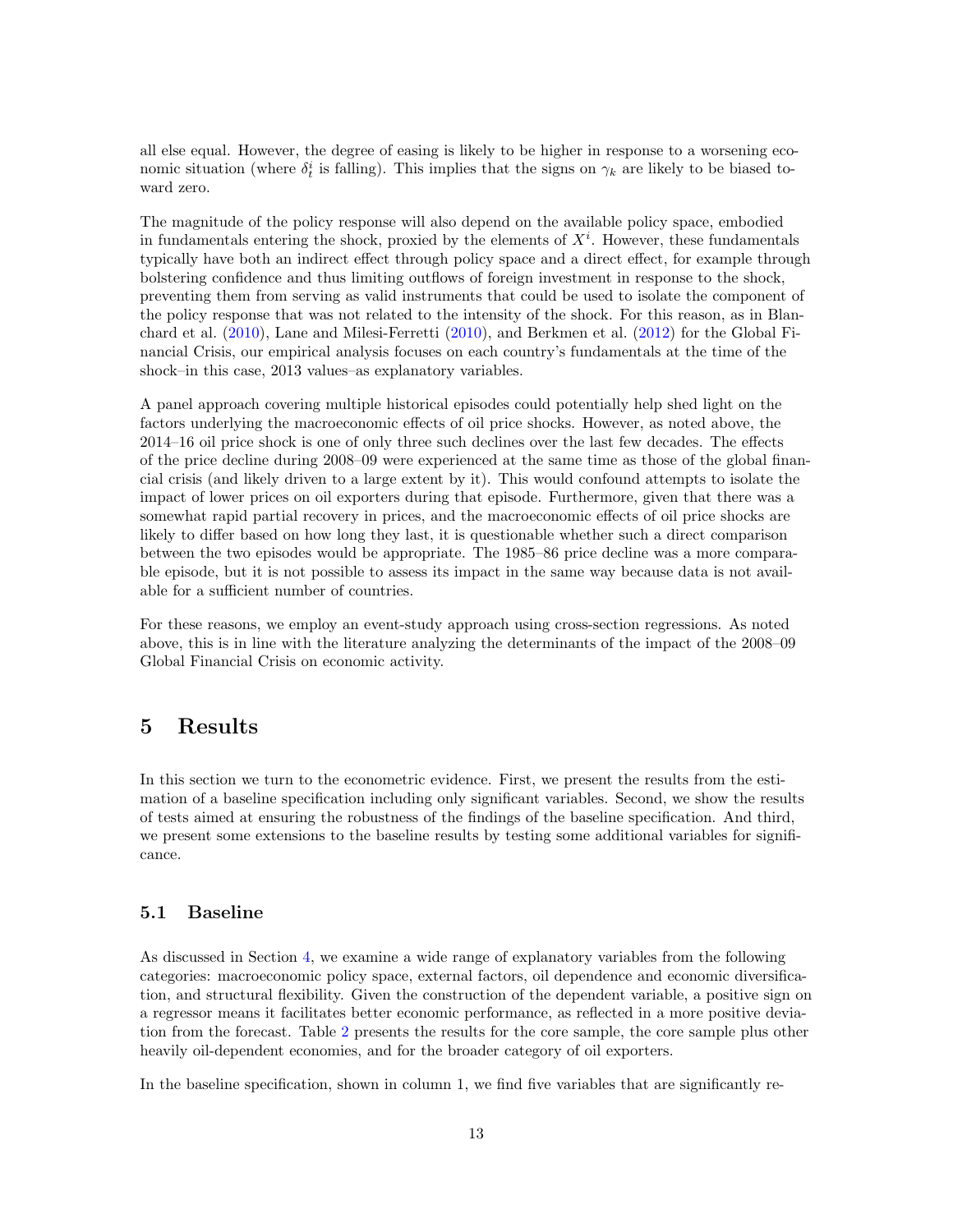lated to the severity of the impact of the shock.<sup>[16](#page-1-0)</sup> Among those measuring the macroeconomic policy space, a more flexible exchange rate regime and higher reserve adequacy soften the magnitude of the shock's impact. The coefficient on the exchange rate regime signifies that, all else equal, growth outturns in countries with floating exchange rates were 2.9 percentage points (pp) higher than those with intermediate regimes and nearly 6 pp higher than those with stabilized or fixed regimes. A one pp increase in reserve adequacy as a percent of the IMF metric yields a statistically significant 0.007 pp impact. This implies that the growth outturn for the country in the third quartile, with a reserve adequacy ratio of 197, was 0.8 pp higher than for a country in the first quartile, with an adequacy ratio of 83. The ratio of net government debt to revenue is also statistically significant. The growth outturn for a country in the third quartile, with net debt equivalent to 102 percent of fiscal revenue, was 0.5 pp lower than that of a country in the first quartile, with net debt of -154 percent of revenue (i.e., assets greater than debt). For inflation volatility, the coefficient implies a growth outturn 1.9 pp higher for countries in the third quartile than those in the first quartile (standard deviations of 0.7 and 1.9, respectively). Finally, countries with higher non-oil exports as a share of GDP were less negatively affected by the shock. The growth outturn was 1.5pp higher for a country in the third quartile of the sample, with non-oil exports of 17.8 percent of GDP, than for a country in the first quartile, with non-oil exports of 7.7 percent of GDP.

For the core sample, the five variables significant in the preferred specification explain almost 60 percent of the cross-country variation in deviations of real GDP from forecasts in response to the decline in oil prices. The same variables were still significant when the sample was expanded to four oil exporters that experienced fluctuations in oil production and overall economic activity due to severe armed conflict and other exogenous factors (column 2), as well as to a range of another 12 less oil-dependent countries (column 3). While, as expected, the specification explains a lower fraction of growth developments in those groups of countries, point estimates are relatively similar across samples.[17](#page-1-0)

Figure [5](#page-16-0) shows the contribution of each variable to the fitted value for each country relative to the sample mean in the baseline specification for the core sample. This illustrates how the roles of the explanatory variables in explaining the growth outturn differ across countries, and also allows an examination of how accurate the specification is in explaining the outturn for any given country.

Given the difficulty in summarizing the degree of available fiscal space in a single variable, we run a wide array of specifications for the core sample using a number of variables. We report the results of the estimations in Table [3](#page-17-0) replacing net government debt in percent of revenue with the same variable normalized by GDP (column 1) and by non-oil revenue (column 2), the primary balance normalized by GDP (column 3) and by revenue (column 4), and the overall balance in percent of GDP (column 5).

The results of Table [3](#page-17-0) corroborate our finding that countries with more fiscal space are less susceptible to the contractionary effects of falling oil prices. All the variables mentioned above return results with the expected sign, i.e. negative for debt variables and positive for primary and overall balance, and many of them return significant coefficients.<sup>[18](#page-1-0)</sup> In particular, net government debt in

<sup>&</sup>lt;sup>16</sup>While multicollinearity could pose an issue, in this sample it does not appear to be a significant problem, as tests for variance inflation factors and condition indexes returned values below 10, suggesting a low degree of multicollinearity. In addition, variables that turned out significant in univariate regressions were added to progressively larger groups of variables to arrive at the baseline specification while ensuring that no variable that was robustly significant was excluded.

<sup>&</sup>lt;sup>17</sup>The relatively small sample size prevents exploring differential effects of the baseline regressors across regions and income groups. To study fixed regional or income group fixed effects, however, we include regional or income group dummies, but coefficients turn out insignificant.

<sup>&</sup>lt;sup>18</sup>While we are aware of the endogeneity bias, we attempt the inclusion of indicators of the fiscal policy response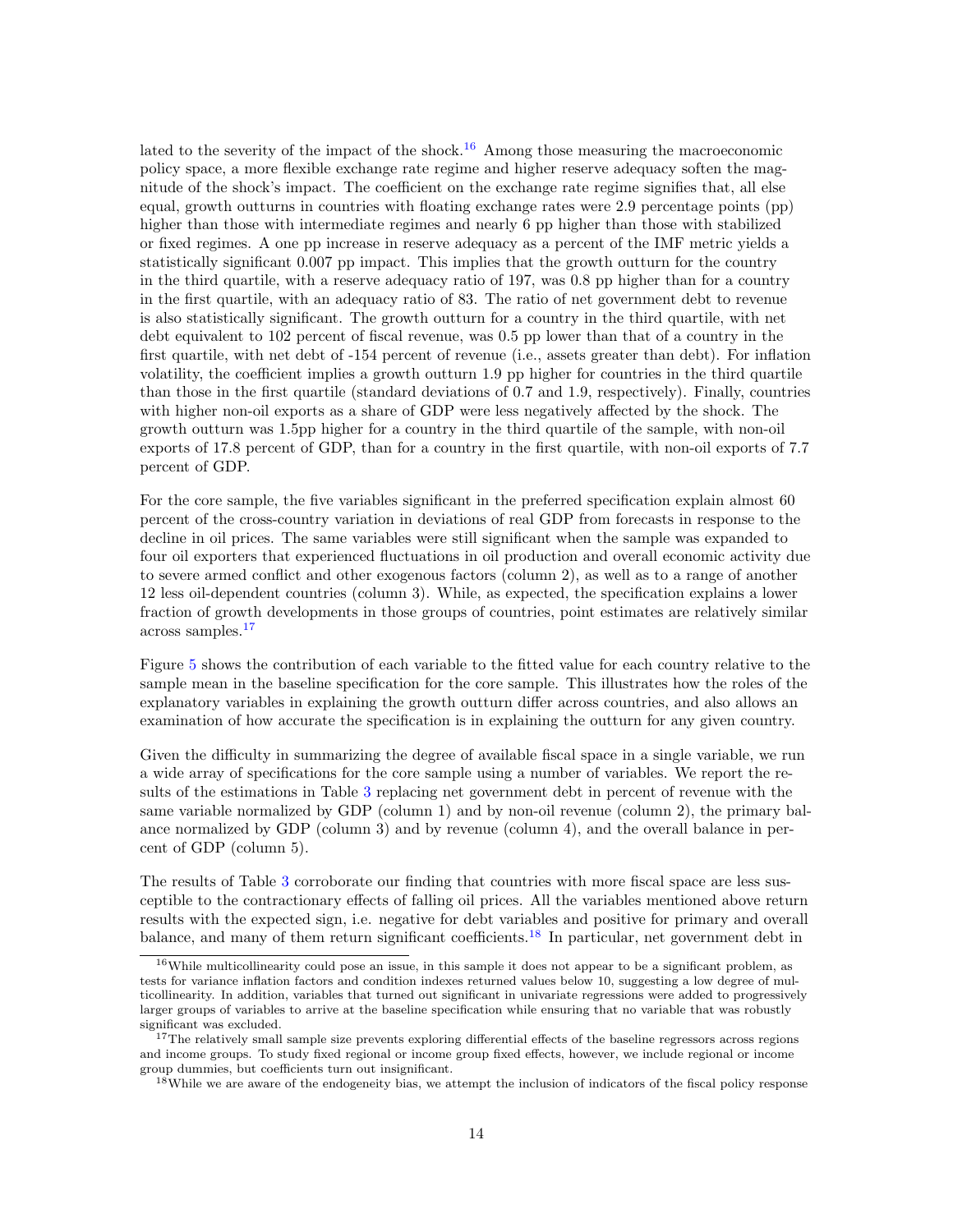#### Table 2: Baseline Specification

<span id="page-15-1"></span>

|                                          |             | Dependent variable:              |             |
|------------------------------------------|-------------|----------------------------------|-------------|
|                                          |             | Percent deviation of actual 2016 |             |
|                                          |             | real GDP growth from Fall 2014   |             |
|                                          |             | <b>WEO</b> forecast              |             |
|                                          | (1)         | (2)                              | (3)         |
|                                          | Core        | Heavily oil                      | All oil     |
|                                          | sample      | dependent exporters              |             |
|                                          |             |                                  |             |
| Exchange rate flexibility                | 2.948***    | $3.896**$                        | $3.332**$   |
|                                          | (0.975)     | (1.647)                          | (1.464)     |
| Non-oil exports (percent of GDP)         | $0.147**$   | $0.128*$                         | $0.160**$   |
|                                          | (0.056)     | (0.070)                          | (0.064)     |
| Reserve adequacy (percent of IMF metric) | $0.007***$  | $0.010***$                       | $0.007**$   |
|                                          | (0.001)     | (0.003)                          | (0.003)     |
| Inflation volatility (percent)           | -1.614**    | $-1.481***$                      | $-1.167***$ |
|                                          | (0.666)     | (0.161)                          | (0.331)     |
| Net government debt (percent of revenue) | $-0.002***$ | $-0.002***$                      | $-0.001*$   |
|                                          | (0.000)     | (0.001)                          | (0.001)     |
| Constant                                 | $-8.271***$ | -7.973***                        | $-7.752***$ |
|                                          | (1.965)     | (2.366)                          | (2.501)     |
|                                          |             |                                  |             |
| Observations                             | 26          | 30                               | 42          |
| R-squared                                | 0.581       | 0.546                            | 0.420       |

Source: Authors' calculations.

Notes: Heteroskedasticity robust standard errors in parentheses; \*\*\*, \*\*, and \* next to a number indicate statistical significance at 1, 5, and 10 percent, respectively.

percent of GDP and percent of non-oil revenue, as well as the primary balance in percent of nonoil revenue yield statistically significant results.[19](#page-1-0) These effects could come through higher discretionary fiscal policy undertaken to buffer the effects of the shock, or less pressure on financing conditions due to higher confidence in fiscal sustainability.<sup>[20](#page-1-0)</sup> These results also underline the robustness of the other explanatory variables, as they all remain significant and present the expected sign.

#### <span id="page-15-0"></span>5.2 Robustness

We now turn to examine the robustness of the baseline specification. Table [4](#page-18-0) reports the results of several alternative specifications for the three sample groups. In columns 1 to 3 we maintain all the baseline explanatory variables but we replace the dependent variable with the "slowdown" in real GDP growth calculated as the difference between the compound growth rate in 2015-16 and that over 2011-14. Similarly, in columns 4 to 6 we use the same slowdown variable over the

<sup>(</sup>i.e., the change in the non-oil overall or primary balance, or change in primary expenditure), but the coefficients turn out insignificant. In these additional regressions, we do not adjust for the effects of the shock on non-oil revenue or on expenditure via automatic stabilizers as we are interested in the overall effect.

<sup>&</sup>lt;sup>19</sup>We also attempt the inclusion of the difference between the actual primary balance before the oil shock and the debt-stabilizing primary balance, but the coefficient is not significant.

<sup>&</sup>lt;sup>20</sup>Directly testing whether discretionary fiscal measures helped offset the impact of the oil price decline would help assess the relative importance of these two channels, but data on structural balances were not available for a sufficient number of countries.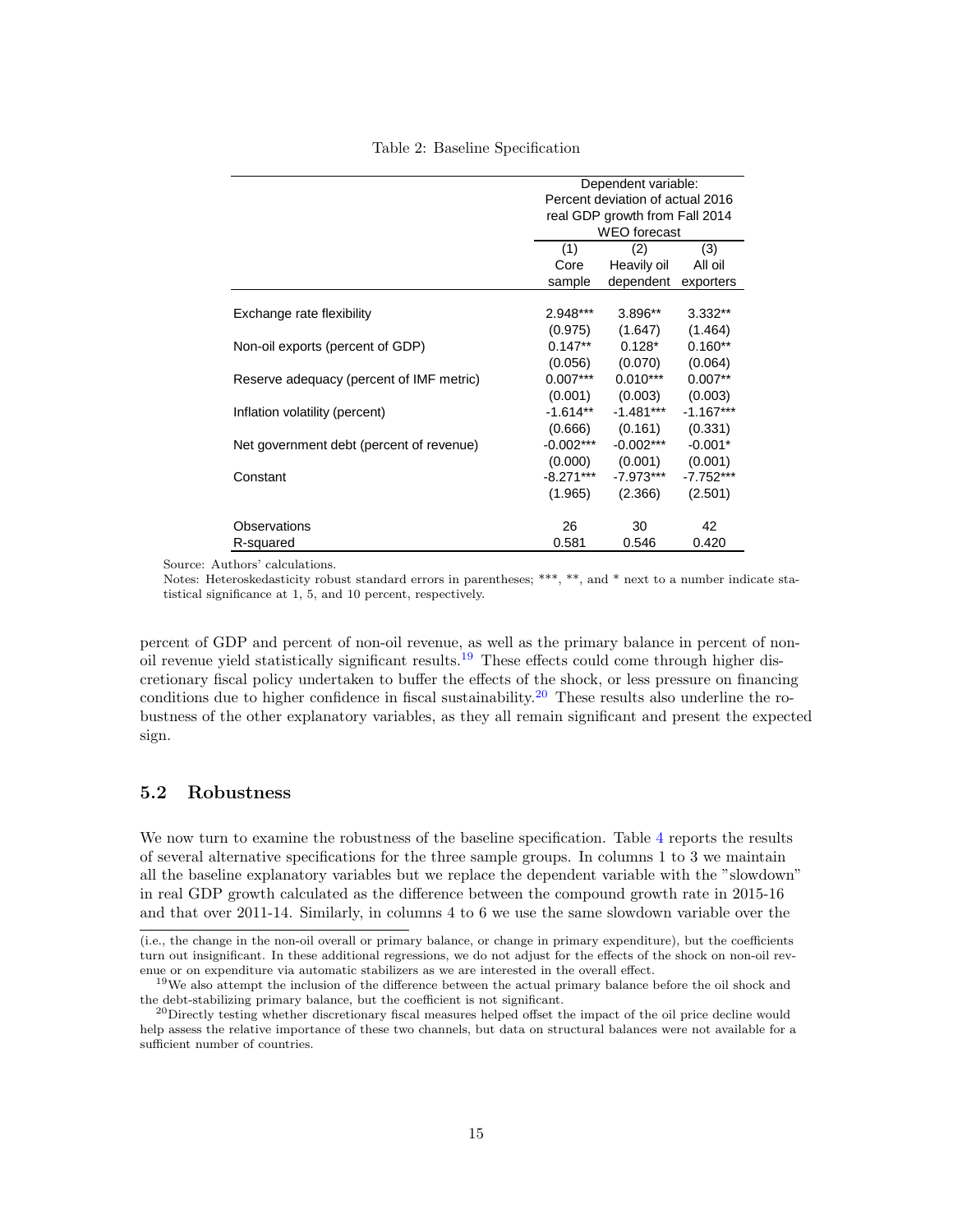

<span id="page-16-0"></span>Figure 5: Country-Specific Contributions to Fitted Values Relative to Sample Mean (Percent)

Notes: The contribution of the constant term is excluded from the figure.

same period as in columns 1 to 3, but this time for non-oil real GDP.<sup>[21](#page-1-0)</sup> In columns 7 to 9, we restore the baseline dependent variable, but we use the real GDP growth forecast of Spring 2014 for its construction.<sup>[22](#page-1-0)</sup> Finally, in columns 10 to 12 and columns 13 to 15, we replace the explanatory variables (with the exception of the exchange rate regime flexibility) with their 2011-13 and 2012- 13 averages, respectively.

The main results continue to hold when using the slowdown in real GDP growth as the dependent variable. However, the exchange rate regime flexibility loses statistical significance in the core sample and the sign on inflation volatility switches for the broader samples. This suggests that the method of identifying the growth impact of the shock is not driving the results.

Similarly, the results generally hold when using the slowdown in non-oil real GDP growth, with the exception that inflation volatility loses significance. This provides evidence of an impact beyond the oil sector alone, to the domestic economy more broadly, including consumption and nonoil investment.

Changing the timing of the measurement of the real GDP growth forecast to the Spring 2014 vintage does not affect the main conclusions derived from the results of the baseline specification. As shown in columns 7 to 9, all variables are still significant and with the expected sign, with the exception of net government debt, which loses significance for the broad group of oil exporters. Analogously, replacing the explanatory variables with their average values instead of the 2013

Source: Authors' calculations.

 $^{21}$ Forecasts for non-oil real GDP are not available for a sufficient number of countries to assess the difference between the actual and forecast as the dependent variable.

 $^{22}$ Also, instead of using the 2013 value for non-oil exports measured in Fall 2014, we use the value measured in Spring 2014.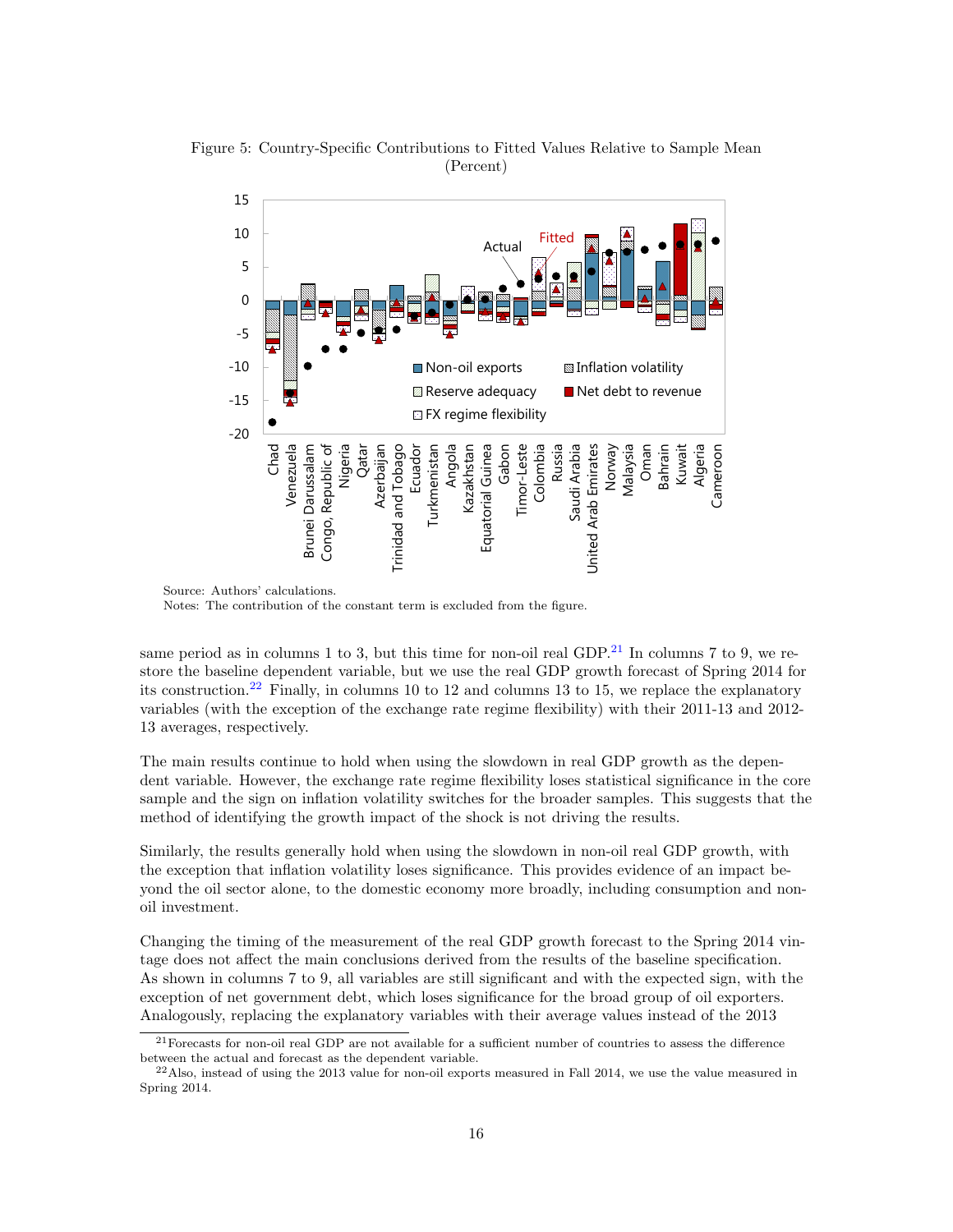<span id="page-17-0"></span>

|                                                  |             |             | Dependent variable:    |                                                       |             |
|--------------------------------------------------|-------------|-------------|------------------------|-------------------------------------------------------|-------------|
|                                                  |             |             |                        | Percent deviation of actual 2016 real GDP growth from |             |
|                                                  |             |             | Fall 2014 WEO forecast |                                                       |             |
|                                                  | (1)         | (2)         | (3)                    | (4)                                                   | (5)         |
|                                                  | Core        | Core        | Core                   | Core                                                  | Core        |
|                                                  | sample      | sample      | sample                 | sample                                                | sample      |
|                                                  |             |             |                        |                                                       |             |
| Exchange rate flexibility                        | 2.951***    | $3.128***$  | $2.783**$              | 3.088***                                              | 2.841***    |
|                                                  | (0.984)     | (1.044)     | (0.994)                | (1.085)                                               | (0.989)     |
| Non-oil exports (percent of GDP)                 | $0.148**$   | $0.154**$   | $0.148**$              | $0.156**$                                             | $0.149**$   |
|                                                  | (0.055)     | (0.060)     | (0.056)                | (0.059)                                               | (0.056)     |
| Reserve adequacy (percent of IMF metric)         | $0.007***$  | $0.007***$  | $0.007***$             | $0.007***$                                            | $0.007***$  |
|                                                  | (0.001)     | (0.001)     | (0.001)                | (0.001)                                               | (0.001)     |
| Inflation volatility (percent)                   | $-1.655**$  | $-1.537**$  | $-1.531**$             | $-1.541**$                                            | $-1.503*$   |
|                                                  | (0.662)     | (0.665)     | (0.730)                | (0.694)                                               | (0.745)     |
| Net government debt (percent of GDP)             | $-0.003***$ |             |                        |                                                       |             |
|                                                  | (0.000)     |             |                        |                                                       |             |
| Net government debt (percent of non-oil revenue) |             | $-0.001***$ |                        |                                                       |             |
|                                                  |             | (0.000)     |                        |                                                       |             |
| Primary balance (percent of GDP)                 |             |             | 0.109                  |                                                       |             |
|                                                  |             |             | (0.086)                |                                                       |             |
| Primary balance (percent of non-oil revenue)     |             |             |                        | $0.009*$                                              |             |
|                                                  |             |             |                        | (0.005)                                               |             |
| Overall balance (percent of GDP)                 |             |             |                        |                                                       | 0.106       |
|                                                  |             |             |                        |                                                       | (0.084)     |
| Constant                                         | $-8.265***$ | $-8.510***$ | $-8.590***$            | $-8.582***$                                           | $-8.485***$ |
|                                                  | (1.949)     | (2.035)     | (2.182)                | (2.123)                                               | (2.146)     |
| Observations                                     | 26          | 26          | 26                     | 26                                                    | 26          |
| R-squared                                        | 0.583       | 0.566       | 0.524                  | 0.549                                                 | 0.524       |

Table 3: Specifications with Alternative Fiscal Variables

Source: Authors' calculations.

Notes: Heteroskedasticity robust standard errors in parentheses; \*\*\*, \*\*, and \* next to a number indicate statistical significance at 1, 5, and 10 percent, respectively.

value returns robust results. Regardless of whether 2011-13 or 2012-13 averages are used, the results are consistent with those of the baseline specification, as only inflation volatility loses significance in the broader samples. Overall, the results are supportive of the conclusions drawn with the baseline results.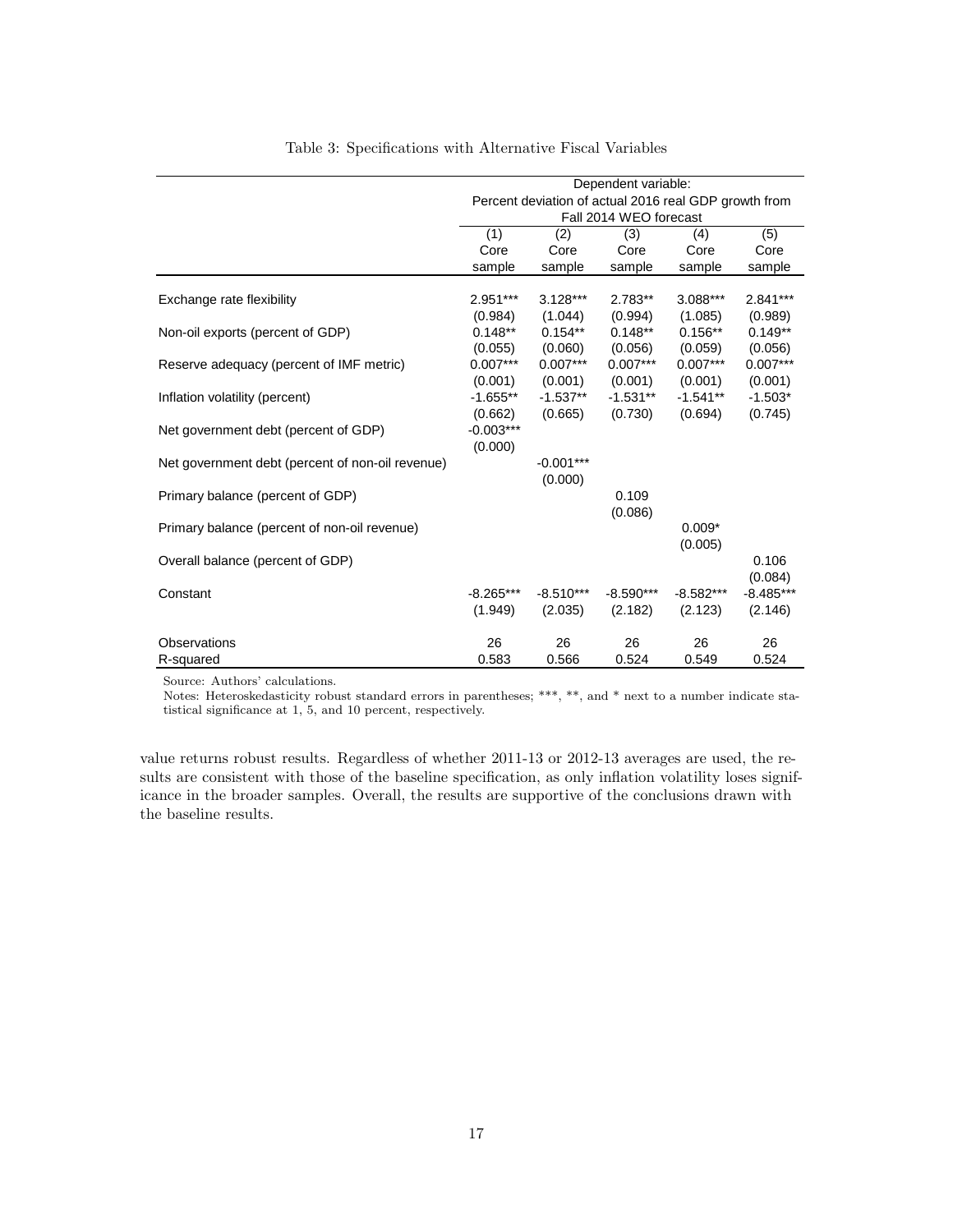|                                               |                                                                                                                                                                                                                                                                                                       | Dependent va                                                                                                                                                                    | iable:                                                                                                                                                                                                 |                                                                                                                                                                                                    | Dependent variable:                                                                                                                                                                                                                                                                                           |                                                                                                                                              |                                                                                                                                                                                                 | Dependent variable:                                                                                                                       |                                                                                                    |             | Dependent variable:                                                                                                                                                                                              |                                                                                                                                               |                                                                                                                                                                                                                                                                                | Dependent variable:                                                                                                          |                                                                                                                                       |
|-----------------------------------------------|-------------------------------------------------------------------------------------------------------------------------------------------------------------------------------------------------------------------------------------------------------------------------------------------------------|---------------------------------------------------------------------------------------------------------------------------------------------------------------------------------|--------------------------------------------------------------------------------------------------------------------------------------------------------------------------------------------------------|----------------------------------------------------------------------------------------------------------------------------------------------------------------------------------------------------|---------------------------------------------------------------------------------------------------------------------------------------------------------------------------------------------------------------------------------------------------------------------------------------------------------------|----------------------------------------------------------------------------------------------------------------------------------------------|-------------------------------------------------------------------------------------------------------------------------------------------------------------------------------------------------|-------------------------------------------------------------------------------------------------------------------------------------------|----------------------------------------------------------------------------------------------------|-------------|------------------------------------------------------------------------------------------------------------------------------------------------------------------------------------------------------------------|-----------------------------------------------------------------------------------------------------------------------------------------------|--------------------------------------------------------------------------------------------------------------------------------------------------------------------------------------------------------------------------------------------------------------------------------|------------------------------------------------------------------------------------------------------------------------------|---------------------------------------------------------------------------------------------------------------------------------------|
|                                               |                                                                                                                                                                                                                                                                                                       |                                                                                                                                                                                 |                                                                                                                                                                                                        |                                                                                                                                                                                                    |                                                                                                                                                                                                                                                                                                               |                                                                                                                                              |                                                                                                                                                                                                 | Percent deviation of actual 2016                                                                                                          |                                                                                                    |             | Percent deviation of actual 2016                                                                                                                                                                                 |                                                                                                                                               |                                                                                                                                                                                                                                                                                | Percent deviation of actual 2016                                                                                             |                                                                                                                                       |
|                                               |                                                                                                                                                                                                                                                                                                       | Slowdown in real G<br>(2015-16 vs 20                                                                                                                                            | DP growth<br>$11 - 14$                                                                                                                                                                                 |                                                                                                                                                                                                    | Slowdown in non-oil real GDP<br>growth (2015-16 vs 2011-14)                                                                                                                                                                                                                                                   |                                                                                                                                              |                                                                                                                                                                                                 | eal GDP growth from Spring 201-<br>WEO forecast                                                                                           |                                                                                                    |             | real GDP growth from Fall 2014<br><b>NEO</b> forecast                                                                                                                                                            |                                                                                                                                               |                                                                                                                                                                                                                                                                                | real GDP growth from Fal<br><b>NEO</b> forecas                                                                               | 2014                                                                                                                                  |
|                                               |                                                                                                                                                                                                                                                                                                       | $\widehat{\alpha}$                                                                                                                                                              | ම                                                                                                                                                                                                      | $\widehat{\tau}$ ge                                                                                                                                                                                |                                                                                                                                                                                                                                                                                                               | $\circledcirc$                                                                                                                               | ၉ ရွိ                                                                                                                                                                                           | $\circledcirc$                                                                                                                            | ම                                                                                                  | (10)        |                                                                                                                                                                                                                  | (12)                                                                                                                                          | $\frac{3}{2}$                                                                                                                                                                                                                                                                  |                                                                                                                              |                                                                                                                                       |
|                                               | Core                                                                                                                                                                                                                                                                                                  | Heavily oi                                                                                                                                                                      | ail<br>≅                                                                                                                                                                                               |                                                                                                                                                                                                    | io vinae<br>Heavily oil                                                                                                                                                                                                                                                                                       | All oil                                                                                                                                      |                                                                                                                                                                                                 | leavily oi                                                                                                                                | All oil                                                                                            | Core        | $(11)$<br>Heavily oil                                                                                                                                                                                            | All oil                                                                                                                                       |                                                                                                                                                                                                                                                                                | (14)<br>Heavily oil                                                                                                          | ភូមិ<br>ភូមិ                                                                                                                          |
|                                               | sample                                                                                                                                                                                                                                                                                                | depende                                                                                                                                                                         | exporter                                                                                                                                                                                               | sample                                                                                                                                                                                             | dependen                                                                                                                                                                                                                                                                                                      | exporters                                                                                                                                    | sample                                                                                                                                                                                          | lependen                                                                                                                                  | exporters                                                                                          | sample      | dependen                                                                                                                                                                                                         | exporters                                                                                                                                     | sample                                                                                                                                                                                                                                                                         | dependent                                                                                                                    | exporters                                                                                                                             |
| Exchange rate flexibility                     |                                                                                                                                                                                                                                                                                                       | $1.597***$                                                                                                                                                                      |                                                                                                                                                                                                        |                                                                                                                                                                                                    |                                                                                                                                                                                                                                                                                                               |                                                                                                                                              |                                                                                                                                                                                                 |                                                                                                                                           |                                                                                                    |             |                                                                                                                                                                                                                  |                                                                                                                                               |                                                                                                                                                                                                                                                                                |                                                                                                                              |                                                                                                                                       |
|                                               |                                                                                                                                                                                                                                                                                                       |                                                                                                                                                                                 |                                                                                                                                                                                                        |                                                                                                                                                                                                    |                                                                                                                                                                                                                                                                                                               |                                                                                                                                              |                                                                                                                                                                                                 |                                                                                                                                           |                                                                                                    |             |                                                                                                                                                                                                                  |                                                                                                                                               |                                                                                                                                                                                                                                                                                |                                                                                                                              |                                                                                                                                       |
| Non-oil exports (percent of GDP) 1/2/3/       | $\begin{array}{l} 0.792 \\ 0.574 \\ 0.63^{**} \\ 0.024 \\ 0.003^{**} \\ 0.000 \\ 0.000 \\ 0.000 \\ 0.000 \\ 0.000 \\ 0.000 \\ 0.000 \\ 0.000 \\ 0.000 \\ 0.000 \\ 0.000 \\ 0.000 \\ 0.000 \\ 0.000 \\ 0.000 \\ 0.000 \\ 0.000 \\ 0.000 \\ 0.000 \\ 0.000 \\ 0.000 \\ 0.000 \\ 0.000 \\ 0.000 \\ 0.00$ | $\begin{array}{l} (0.676)\\ 0.078^{**}\\ 0.0028)\\ (0.004^{**}\\ 0.004^{**}\\ (0.002)\\ (0.0037^{**}\\ (0.003)\\ (0.000)\\ (0.000)\\ (0.000)\\ (0.000)\\ (1.187)\\ \end{array}$ | $\begin{array}{l} 1.557^{*}\\ (0.630)\\ (0.076^{*+}\\ (0.024)\\ (0.003^{*+}\\ (0.003^{*+}\\ (0.001)\\ (0.001)\\ (0.001)\\ (0.001)\\ (0.000)\\ (0.000)\\ (1.082^{*+}\\ (1.084)\\ (1.084)\\ \end{array}$ | $\begin{array}{l} \text{(1796)}\\ (0.781)\\ (0.095^{**}\\ (0.043)\\ (0.004^{**}\\ (0.001)\\ (0.001)\\ (0.001)\\ (0.001)\\ (0.000)\\ (0.000)\\ (0.000)\\ (0.000)\\ (0.003)\\ (0.053)\\ \end{array}$ | $\begin{array}{l} 2.486^{**} \\ 2.732 \\ 2.732 \\ 2.83 \\ 2.92 \\ 2.93 \\ 2.94 \\ 2.95 \\ 2.97 \\ 2.98 \\ 2.99 \\ 2.99 \\ 2.99 \\ 2.99 \\ 2.99 \\ 2.99 \\ 2.99 \\ 2.99 \\ 2.99 \\ 2.99 \\ 2.99 \\ 2.99 \\ 2.99 \\ 2.99 \\ 2.99 \\ 2.99 \\ 2.99 \\ 2.99 \\ 2.99 \\ 2.99 \\ 2.99 \\ 2.99 \\ 2.99 \\ 2.99 \\ 2.$ | $2.543**$<br>$(0.687)$<br>$(0.031)$<br>$(0.031)$<br>$(0.03)*$<br>$(0.003)*$<br>$(0.001)$<br>$(0.001)$<br>$(0.000)$<br>$(0.000)$<br>$(0.000)$ | $\begin{array}{l} 2.653^{**} \\ (1.057) \\ (1.66^{***}) \\ (0.046) \\ (0.046) \\ (0.007^{**}) \\ (0.007^{**}) \\ (0.555) \\ (0.000) \\ (0.000) \\ (0.000) \\ (0.000) \\ (0.000) \\ \end{array}$ | $4.162$<br>$(1.540)$<br>$(0.050)$<br>$(0.050)$<br>$(0.003)$<br>$(0.003)$<br>$(0.001)$<br>$(0.001)$<br>$(0.001)$<br>$(0.001)$<br>$(0.001)$ | $3.414$ **<br>(1.405)<br>(1.405)<br>(0.065)<br>(0.003)<br>(0.001)<br>(0.001)<br>(0.001)<br>(0.001) |             | $\begin{array}{l} 4.615^{***} \\ (1.528) \\ 0.171^{**} \\ (1.064) \\ (0.061^{***}) \\ (0.0003) \\ (0.0008^{***}) \\ (0.0008^{***}) \\ (0.0008^{***}) \\ (0.003) \\ (0.003) \\ (0.003) \\ (0.242) \\ \end{array}$ | $4.360$ $*$<br>$(1.465)$<br>$(1.651)$<br>$(0.051)$<br>$(0.002)$<br>$(0.000)$<br>$(0.000)$<br>$(0.000)$<br>$(0.000)$<br>$(0.000)$<br>$(1.972)$ | $2.512$<br>$2.512$<br>$2.512$<br>$2.512$<br>$2.512$<br>$2.512$<br>$2.512$<br>$2.512$<br>$2.512$<br>$2.512$<br>$2.512$<br>$2.512$<br>$2.512$<br>$2.512$<br>$2.512$<br>$2.512$<br>$2.512$<br>$2.512$<br>$2.512$<br>$2.512$<br>$2.512$<br>$2.512$<br>$2.512$<br>$2.512$<br>$2.51$ | $4.442$<br>$(1.413)$<br>$(1.413)$<br>$(0.062)$<br>$(0.004)$<br>$(0.006)$<br>$(0.006)$<br>$(0.006)$<br>$(0.002)$<br>$(0.002)$ | $4.274$ *** $(1.401)$<br>$(1.401)$<br>$(0.050)$ *** $(0.003)$<br>$(0.003)$ $(0.003)$<br>$(0.004$ * $(0.002)$<br>$(0.004)$ * $(0.002)$ |
|                                               |                                                                                                                                                                                                                                                                                                       |                                                                                                                                                                                 |                                                                                                                                                                                                        |                                                                                                                                                                                                    |                                                                                                                                                                                                                                                                                                               |                                                                                                                                              |                                                                                                                                                                                                 |                                                                                                                                           |                                                                                                    |             |                                                                                                                                                                                                                  |                                                                                                                                               |                                                                                                                                                                                                                                                                                |                                                                                                                              |                                                                                                                                       |
| Reserve adequacy (percent of IMF metric) 2/3/ |                                                                                                                                                                                                                                                                                                       |                                                                                                                                                                                 |                                                                                                                                                                                                        |                                                                                                                                                                                                    |                                                                                                                                                                                                                                                                                                               |                                                                                                                                              |                                                                                                                                                                                                 |                                                                                                                                           |                                                                                                    |             |                                                                                                                                                                                                                  |                                                                                                                                               |                                                                                                                                                                                                                                                                                |                                                                                                                              |                                                                                                                                       |
|                                               |                                                                                                                                                                                                                                                                                                       |                                                                                                                                                                                 |                                                                                                                                                                                                        |                                                                                                                                                                                                    |                                                                                                                                                                                                                                                                                                               |                                                                                                                                              |                                                                                                                                                                                                 |                                                                                                                                           |                                                                                                    |             |                                                                                                                                                                                                                  |                                                                                                                                               |                                                                                                                                                                                                                                                                                |                                                                                                                              |                                                                                                                                       |
| Inflation volatility (percent) 2/3/           |                                                                                                                                                                                                                                                                                                       |                                                                                                                                                                                 |                                                                                                                                                                                                        |                                                                                                                                                                                                    |                                                                                                                                                                                                                                                                                                               |                                                                                                                                              |                                                                                                                                                                                                 |                                                                                                                                           |                                                                                                    |             |                                                                                                                                                                                                                  |                                                                                                                                               |                                                                                                                                                                                                                                                                                |                                                                                                                              |                                                                                                                                       |
|                                               |                                                                                                                                                                                                                                                                                                       |                                                                                                                                                                                 |                                                                                                                                                                                                        |                                                                                                                                                                                                    |                                                                                                                                                                                                                                                                                                               |                                                                                                                                              |                                                                                                                                                                                                 |                                                                                                                                           |                                                                                                    |             |                                                                                                                                                                                                                  |                                                                                                                                               |                                                                                                                                                                                                                                                                                |                                                                                                                              |                                                                                                                                       |
| Net government debt (percent of revenue) 2/3/ |                                                                                                                                                                                                                                                                                                       |                                                                                                                                                                                 |                                                                                                                                                                                                        |                                                                                                                                                                                                    |                                                                                                                                                                                                                                                                                                               |                                                                                                                                              |                                                                                                                                                                                                 |                                                                                                                                           |                                                                                                    |             |                                                                                                                                                                                                                  |                                                                                                                                               |                                                                                                                                                                                                                                                                                |                                                                                                                              |                                                                                                                                       |
|                                               |                                                                                                                                                                                                                                                                                                       |                                                                                                                                                                                 |                                                                                                                                                                                                        |                                                                                                                                                                                                    |                                                                                                                                                                                                                                                                                                               |                                                                                                                                              |                                                                                                                                                                                                 |                                                                                                                                           |                                                                                                    |             |                                                                                                                                                                                                                  |                                                                                                                                               |                                                                                                                                                                                                                                                                                |                                                                                                                              |                                                                                                                                       |
| Constant                                      |                                                                                                                                                                                                                                                                                                       |                                                                                                                                                                                 |                                                                                                                                                                                                        |                                                                                                                                                                                                    |                                                                                                                                                                                                                                                                                                               |                                                                                                                                              |                                                                                                                                                                                                 |                                                                                                                                           |                                                                                                    |             |                                                                                                                                                                                                                  |                                                                                                                                               |                                                                                                                                                                                                                                                                                |                                                                                                                              |                                                                                                                                       |
|                                               |                                                                                                                                                                                                                                                                                                       |                                                                                                                                                                                 |                                                                                                                                                                                                        |                                                                                                                                                                                                    |                                                                                                                                                                                                                                                                                                               | (1.297)                                                                                                                                      | (1.898)                                                                                                                                                                                         |                                                                                                                                           |                                                                                                    |             |                                                                                                                                                                                                                  |                                                                                                                                               |                                                                                                                                                                                                                                                                                | (3.241)                                                                                                                      | (2.530)                                                                                                                               |
| Observations                                  | ని                                                                                                                                                                                                                                                                                                    | 30                                                                                                                                                                              |                                                                                                                                                                                                        |                                                                                                                                                                                                    |                                                                                                                                                                                                                                                                                                               |                                                                                                                                              |                                                                                                                                                                                                 | ౢ                                                                                                                                         |                                                                                                    |             |                                                                                                                                                                                                                  |                                                                                                                                               |                                                                                                                                                                                                                                                                                |                                                                                                                              |                                                                                                                                       |
| R-squared                                     | 0.529                                                                                                                                                                                                                                                                                                 | 0.261                                                                                                                                                                           | $42$<br>0.248                                                                                                                                                                                          | ०.40<br>१९                                                                                                                                                                                         | 30<br>0.372                                                                                                                                                                                                                                                                                                   | $\frac{42}{0.367}$                                                                                                                           | 26<br>0.661                                                                                                                                                                                     | 0.676                                                                                                                                     | 0.552                                                                                              | 26<br>0.557 | 29<br>0.281                                                                                                                                                                                                      | 41<br>0.243                                                                                                                                   | 26<br>0.564                                                                                                                                                                                                                                                                    | 29<br>0.279                                                                                                                  | 0.249                                                                                                                                 |

| ξ<br>٢<br>F                  |  |
|------------------------------|--|
| ò                            |  |
| wue r<br>$\overline{F}$<br>J |  |

<span id="page-18-0"></span>

Source: Authors' calculations.<br>Notes: Heteroskedasticity robust standard errors in parentheses; \*\*\*, \*\*, and \* next to a number indicate statistical significance at 1, 5, and 10 percent, respectively. 1/ The variable used Source: Authors' calculations.<br>Notes: Heteroskedasticity robust standard errors in parentheses; \*\*\*, \*\*, and \* next to a number indicate statistical significance at 1, 5, and 10 percent, respec-<br>tively. 1/ The variable use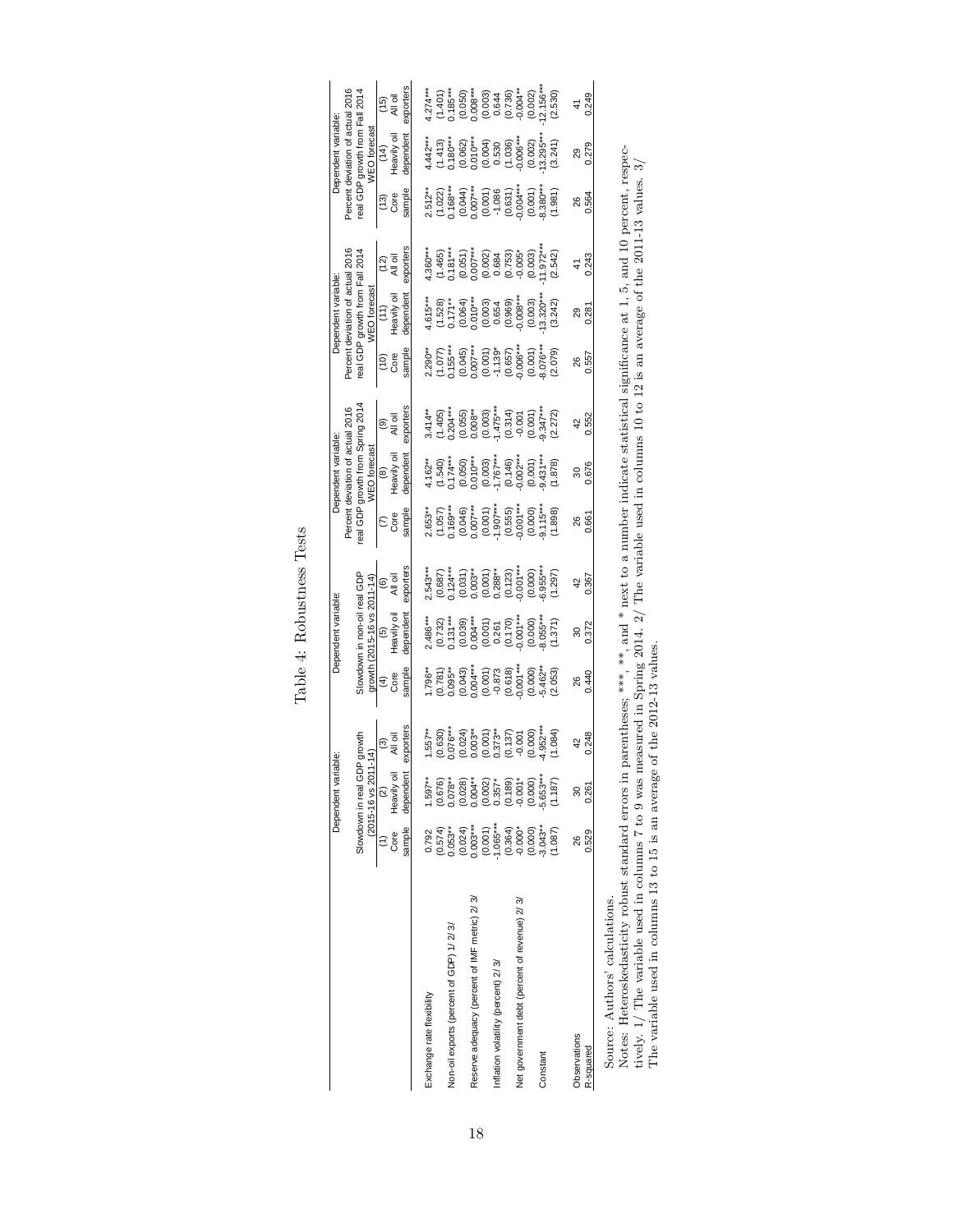## <span id="page-19-0"></span>5.3 Extensions

To test the importance of other factors that may affect the severity of the impact of falling oil prices, we extend the baseline specification to additional variables, focusing on the core sample of countries.<sup>[23](#page-1-0)</sup> Table [5](#page-20-0) reports the results for several variables, while the results using other regressors are available upon request.

With respect to the macroeconomic policy space, we include the output gap and inflation rate. To control for external factors, we add the change in a terms of trade indicator over 2013-16, the REER overvaluation, trading partners' real GDP growth relative to the Fall 2014 forecast, and net foreign assets.<sup>[24](#page-1-0)</sup> Oil dependence and economic diversification are controlled for by including oil exports, oil revenue, the non-oil terms of trade relative to the Fall 2014 forecast, and the non-oil current account balance.<sup>[25](#page-1-0)</sup> Finally, structural flexibility is proxied by the overall governance indicator and the overall Doing Business indicator from the World Bank, while financial development is proxied by the stock of private credit, and its flow (measured as the change, relative to GDP, in the three years before the oil shock).  $26$ 

In some cases, trade-offs between the variables included in the baseline specification could exist. For example, while the impact of the shock was higher for countries running a fixed or fullydollarized exchange rate regime, such a regime may serve as an effective nominal anchor, imparting price stability and reducing the impact. Furthermore, countries may have accumulated larger fiscal and external buffers to provide the needed backing for the fixed regime. Conversely, countries that are less dependent on oil could whether the impact of the price shock with more limited buffers. We try several interaction variables exploring these effects, but none returns significant coefficients.[27](#page-1-0)

The results suggest that none of the additional variables has a significant effect on the severity of the shocks' impact. Furthermore, in almost all cases the baseline regressors preserve their significance and the magnitude of their coefficients. Similarly, the share of variance explained by the baseline regressors plus the additional one ranges between 58 and 62 percent across all regressions, indicating these variables add little additional explanatory power compared to the baseline regression.

<sup>23</sup>While it may be desirable to include more than one variable at a time in some cases, we refrain from doing that due to the small number of observations.

 $24$ We rely on the terms of trade shock measure used in Adler and Magud [\(2015\)](#page-22-21). However, we take the difference between the actual terms of trade change and the forecast as of Fall 2014.

<sup>&</sup>lt;sup>25</sup>Variables entering as a share of GDP were also tested as a share of exports, revenue, etc., and results were the same.

<sup>&</sup>lt;sup>26</sup>Other indicators, including the Economic Complexity Index, the Economic Freedom of the World index (and its subindicators for Area 2, 4, and 5), and the Global Competitiveness Index for Pillar 1, 6, 7, 8, and 9), return insignificant results and in some cases decrease the already low number of observations.

 $27$ Results are available upon request.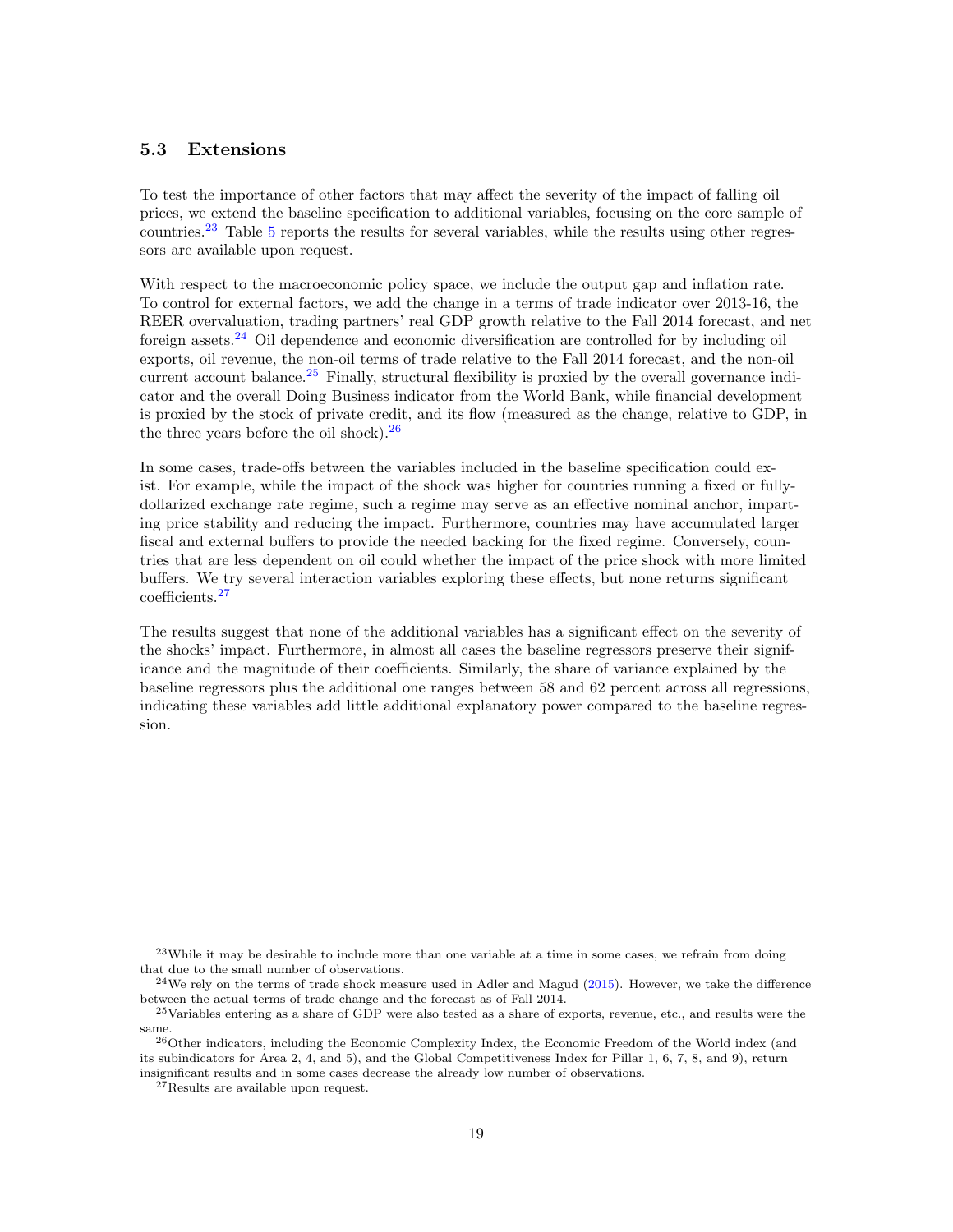|                                                                                        |                                                                                                                           |                                  |                                  |                                  |                                   |                                     | Dependent variable:               |                                  |                                   | Percent deviation of actual 2016 real GDP growth from Fall 2014 WEO forecast |                                  |                                  |                                   |                                    |
|----------------------------------------------------------------------------------------|---------------------------------------------------------------------------------------------------------------------------|----------------------------------|----------------------------------|----------------------------------|-----------------------------------|-------------------------------------|-----------------------------------|----------------------------------|-----------------------------------|------------------------------------------------------------------------------|----------------------------------|----------------------------------|-----------------------------------|------------------------------------|
|                                                                                        | sample<br>Core<br>$\widehat{\epsilon}$                                                                                    | sample<br>Core<br>$\odot$        | sample<br>Core<br>ම              | sample<br>Core<br>⊕              | sample<br>Core<br>ම               | sample<br>Core<br>$\widehat{\circ}$ | sample<br>Core<br>ε               | sample<br>Core<br>®              | sample<br>Core<br>ම               | sample<br>Core<br>$\widetilde{c}$                                            | sample<br>Core<br>(11)           | sample<br>Core<br>(12)           | sample<br>Core<br>(13)            | sample<br>Core<br>(14)             |
| Exchange rate flexibility                                                              | $3.072***$                                                                                                                | $2.914***$                       | 2.678<br>(1.689)                 | 2.228*                           | $3.212***$                        | $3.416**$                           | $2.934***$                        | $2.785**$<br>(1.050)             | $3.081*$                          | $3.246*$                                                                     | $2.898***$                       | 2.826**                          | $3.444**$<br>(1.330)              | 2.419                              |
| Non-oil exports (percent of GDP)                                                       | $0.154***$<br>(1.101)                                                                                                     | $0.156**$<br>(1.014)             | 0.136                            | $0.158***$<br>(1.227)            | $0.159**$<br>(1.113)              | $0.143**$<br>(1.535)                | $0.146**$<br>(1.050)              | $0.143**$                        | (1.633)<br>$0.149**$              | $0.150**$<br>(1.562)                                                         | $0.152***$<br>(1.008)            | $0.145**$<br>(1.218)             | $0.172***$                        | (1.656)<br>0.129                   |
| Reserve adequacy (percent of IMF metric)                                               | $0.007***$<br>(0.061)                                                                                                     | $0.008***$<br>(0.062)            | $0.007***$<br>(0.089)            | $0.007***$<br>(0.068)            | $0.007***$<br>(0.059)             | $0.007***$<br>(0.060)               | $0.007***$<br>(0.062)             | $0.007***$<br>(0.056)            | $0.007***$<br>(0.061)             | $0.007***$<br>(0.057)                                                        | $0.007***$<br>(0.061)            | $0.007***$<br>(0.062)            | $0.007***$<br>(0.068)             | $0.008***$<br>(0.076)              |
| Inflation volatility (percent)                                                         | $-1.558**$<br>(0.001)                                                                                                     | (0.002)<br>$-2.441$              | $-1.623**$<br>(0.001)            | $2.029***$<br>(0.002)<br>(0.696) | $-1.552***$<br>(0.001)            | (0.001)<br>$-1.862$                 | $-1.615**$<br>(0.001)             | $-1.708**$<br>(0.001)            | $-1.595***$<br>(0.001)            | (0.001)<br>$-1.536*$                                                         | $1.525***$<br>(0.001)            | $-1.622***$<br>(0.001)           | $-1.841**$<br>(0.001)             | $-1.570***$<br>(0.001)             |
| Net government debt (percent of revenue)                                               | $-0.002***$<br>(0.718)<br>(0.000)                                                                                         | $0.002***$<br>(1.428)<br>(0.000) | $0.002***$<br>(0.708)<br>(0.001) | $0.003***$<br>(0.001)            | $-0.002***$<br>(0.717)<br>(0.001) | $-0.002***$<br>(1.166)<br>(0.000)   | $-0.002***$<br>(0.674)<br>(0.000) | $0.002***$<br>(0.610)<br>(0.001) | $-0.002***$<br>(0.685)<br>(0.000) | (0.738)<br>$-0.002*$<br>(0.001)                                              | $0.002***$<br>(0.674)<br>(0.000) | $0.002***$<br>(0.689)<br>(0.000) | $-0.002***$<br>(0.645)<br>(0.000) | $-0.002***$<br>(0.693)<br>(0.000)  |
| Output gap (percent of potential output)                                               | (0.159)<br>0.081                                                                                                          |                                  |                                  |                                  |                                   |                                     |                                   |                                  |                                   |                                                                              |                                  |                                  |                                   |                                    |
| Inflation (percent)                                                                    |                                                                                                                           | (0.316)<br>0.262                 |                                  |                                  |                                   |                                     |                                   |                                  |                                   |                                                                              |                                  |                                  |                                   |                                    |
| Private credit (percent of GDP)                                                        |                                                                                                                           |                                  | 0.011                            |                                  |                                   |                                     |                                   |                                  |                                   |                                                                              |                                  |                                  |                                   |                                    |
| 3-year change in private credit (percent of GDP)                                       |                                                                                                                           |                                  | (0.065)                          | 0.278                            |                                   |                                     |                                   |                                  |                                   |                                                                              |                                  |                                  |                                   |                                    |
| Forecast revision of TOT shock (percent)                                               |                                                                                                                           |                                  |                                  | (0.183)                          | $-0.059$                          |                                     |                                   |                                  |                                   |                                                                              |                                  |                                  |                                   |                                    |
| REER overvaluation (percent)                                                           |                                                                                                                           |                                  |                                  |                                  | (0.213)                           | $-0.034$                            |                                   |                                  |                                   |                                                                              |                                  |                                  |                                   |                                    |
| Forecast rev. of trading partners' real GDP growth (percent)                           |                                                                                                                           |                                  |                                  |                                  |                                   | (0.083)                             | $-0.076$                          |                                  |                                   |                                                                              |                                  |                                  |                                   |                                    |
| Net foreign assets (percent of GDP)                                                    |                                                                                                                           |                                  |                                  |                                  |                                   |                                     | (1.261)                           | $-0.005$                         |                                   |                                                                              |                                  |                                  |                                   |                                    |
| Oil exports (percent of GDP)                                                           |                                                                                                                           |                                  |                                  |                                  |                                   |                                     |                                   | (0.011)                          | (0.070)<br>0.008                  |                                                                              |                                  |                                  |                                   |                                    |
| Oil revenue (percent of GDP)                                                           |                                                                                                                           |                                  |                                  |                                  |                                   |                                     |                                   |                                  |                                   | (0.115)<br>0.027                                                             |                                  |                                  |                                   |                                    |
| Forecast rev. of non-oil terms of trade (percent)                                      |                                                                                                                           |                                  |                                  |                                  |                                   |                                     |                                   |                                  |                                   |                                                                              | 0.043                            |                                  |                                   |                                    |
| Non-oil current account (percent of GDP)                                               |                                                                                                                           |                                  |                                  |                                  |                                   |                                     |                                   |                                  |                                   |                                                                              | (0.094)                          | 0.009                            |                                   |                                    |
| Overall governance (higher is better)                                                  |                                                                                                                           |                                  |                                  |                                  |                                   |                                     |                                   |                                  |                                   |                                                                              |                                  | (0.055)                          | $-1.331$                          |                                    |
| Overall Doing Business (higher is better)                                              |                                                                                                                           |                                  |                                  |                                  |                                   |                                     |                                   |                                  |                                   |                                                                              |                                  |                                  | (1.776)                           | 0.044                              |
| Constant                                                                               | $-8.783***$<br>(2.510)                                                                                                    | $-8.474***$<br>(2.039)           | $-8.652***$<br>(2.756)           | $-8.718***$<br>(2.075)           | $-8.999***$<br>(2.484)            | $-7.538**$<br>(2.901)               | $-8.298***$<br>(2.125)            | $-7.874***$<br>(1.809)           | $-8.527**$<br>(3.152)             | $-8.803***$<br>(2.909)                                                       | $-8.455***$<br>(2.128)           | $-8.032***$<br>(2.638)           | $-8.401***$<br>(2.033)            | $-10.878$<br>$(10.510)$<br>(0.165) |
| Observations<br>R-squared                                                              | 0.586<br>26                                                                                                               | 0.601<br>26                      | 0.581<br>26                      | 0.620<br>26                      | 0.607<br>25                       | 0.584<br>26                         | 0.581<br>26                       | 0.588<br>26                      | 0.581<br>26                       | 0.583<br>26                                                                  | 0.587<br>26                      | 0.581<br>26                      | 0.593<br>26                       | 0.587<br>25                        |
| Notes: Heteroskedasticity robust standard<br>Source: Authors' calculations.<br>tively. | errors in parentheses; ***, **, and * next to a number indicate statistical significance at 1, 5, and 10 percent, respec- |                                  |                                  |                                  |                                   |                                     |                                   |                                  |                                   |                                                                              |                                  |                                  |                                   |                                    |

<span id="page-20-0"></span>Table 5: Extensions Table 5: Extensions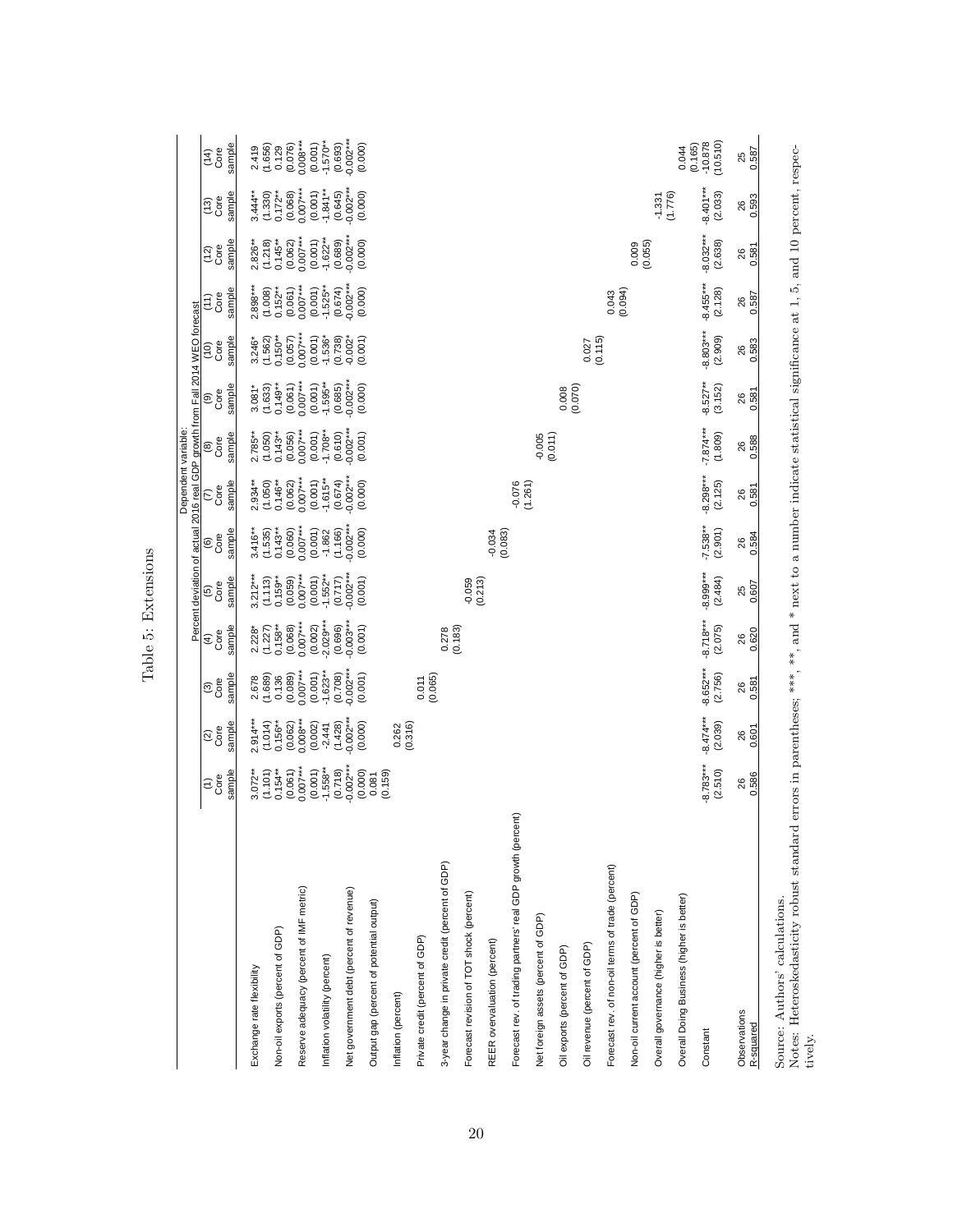# <span id="page-21-0"></span>6 Conclusions

The decline in oil prices in 2014-16 was one of the sharpest in history, and put to test the resilience of oil exporters. Unsurprisingly, many countries suffered a significant slowdown in economic activity that caused large deviations of real GDP growth in 2015 and 2016 relative to forecasts made before the shock. However, some countries weathered the negative supply shock induced by the fall in oil prices far better than others, reflecting stronger initial conditions and fundamentals. Perhaps surprisingly, the degree of oil dependence was not a significant determinant of the impact of the shock.

This paper investigates the factors that helped oil exporters soften the severity of the consequences of the 2014-16 oil price decline and draws some policy lessons. We find that countries with more macroeconomic policy space (fiscal and monetary) weathered the shock better, suggesting either that these countries were able to engage in counter-cyclical policies, or strong fundamentals supported confidence, buffering the impact on consumption and investment. Also, countries with a flexible exchange rate regime were less impact than those with a fixed regime, pointing to the role of the exchange rate in buffering the slowdown in the real economy by letting relative prices absorb, at least in part, the burden of the adjustment, or through providing fiscal space by raising revenue in terms of domestic currency. Economies with more diversified export bases also proved more resilient, underscoring the importance of having multiple sources of foreign exchange earnings. Finally, the shock's impact was lower in countries with more adequate reserve buffers, suggesting they contributed to soften the magnitude of the shock's impact. Together, these factors explain a large share of the deviation of real GDP growth outturns from forecasts. Looking forward, policy efforts aimed at building or restoring the conditions that helped dampen the negative effects of the 2014-16 oil price shock are necessary.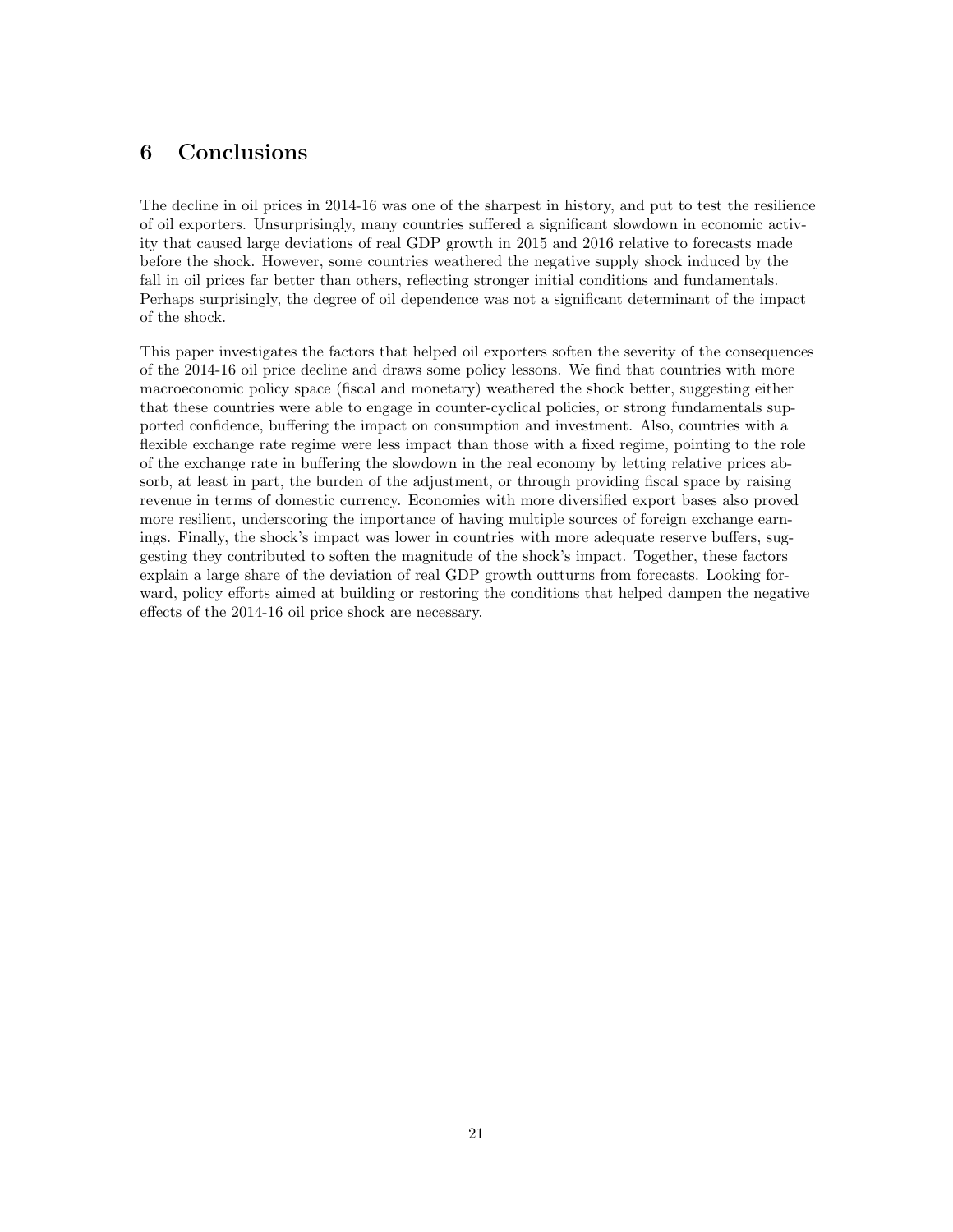## References

- <span id="page-22-21"></span>Adler, Gustavo and Nicolas E Magud (2015). "Four Decades of Terms-of-Trade Booms: A Metric of Income Windfall". In: Journal of International Money and Finance 55, pp. 162–192.
- <span id="page-22-9"></span>Anzuini, Alessio, Patrizio Pagano, and Massimiliano Pisani (2015). "Macroeconomic Effects of Precautionary Demand for Oil". In: Journal of Applied Econometrics 30.6, pp. 968–986.
- <span id="page-22-12"></span>Berkmen, S. Pelin, Gaston Gelos, Robert Rennhack, and James P. Walsh (2012). "The Global Financial Crisis: Explaining the Cross-Country Differences in the Output Impact". In: Journal of International Money and Finance 31.1, pp. 42–59.
- <span id="page-22-7"></span>Bernanke, Ben S (1983). "Irreversibility, Uncertainty, and Cyclical Investment". In: The Quarterly Journal of Economics 98.1, pp. 85–106.
- <span id="page-22-0"></span>Berument, M Hakan, Nildag Basak Ceylan, and Nukhet Dogan (2010). "The Impact of Oil Price Shocks on the Economic Growth of Selected MENA Countries". In: The Energy Journal, pp. 149– 176.
- <span id="page-22-13"></span>Blanchard, Olivier J., Hamid Faruqee, and Mitali Das (2010). "The Initial Impact of the Crisis on Emerging Market Countries". In: Brookings Papers on Economic Activity Spring, pp. 263–323.
- <span id="page-22-1"></span>Cashin, Paul, Kamiar Mohaddes, Maziar Raissi, and Mehdi Raissi (2014). "The Differential Effects of Oil Demand and Supply Shocks on the Global Economy". In: Energy Economics 44, pp. 113–134.
- <span id="page-22-19"></span>Cerdeiro, Diego A. and Dmitry Plotnikov (2017). "Taking Stock: Who Benefited from the Oil Price Shocks?" In: IMF Working Paper WP/17/104.
- <span id="page-22-11"></span>Cespedes, Luis F. and Andres Velasco (2012). "Macroeconomic Performance During Commodity Price Booms and Busts". In: IMF Economic Review 60.4, pp. 570–599.
- <span id="page-22-14"></span>Claesens, Stijn, Giovanni Dell'Ariccia, Deniz Igan, and Luc Laeven (2010). "Cross-country Experiences and Policy Implications from the Global Financial Crisis". In: Economic Policy 62.April, pp. 267–293.
- <span id="page-22-3"></span>De Gregorio, José (2012). "Commodity Prices, Monetary Policy, and Inflation". In: IMF Economic Review 60.4, pp. 600–633.
- <span id="page-22-6"></span>Frankel, Jeffrey A (2005). "Peg the Export Price Index: A Proposed Monetary Regime for Small Countries". In: Journal of Policy Modeling 27.4, pp. 495–508.
- <span id="page-22-5"></span>Friedman, Milton (1966). "Flexible Exchange Rates". In: Essays in Positive Economics.
- <span id="page-22-4"></span>IMF (2015a). "Learning to Live with Cheaper Oil Amid Weaker Demand". In: IMF Regional Economic Outlook Update, Middle east and Central Asia.
- <span id="page-22-2"></span>— (2015b). "The Commodities Roller Coaster. A Fiscal Framework for Uncertain Times". In: IMF Fiscal Monitor.
- <span id="page-22-10"></span>— (2015c). "Where are Commodity Exporters Headed? Output Growth in the Aftermath of the Commodity Boom". In: IMF World Economic Outlook, Chapter 2.
- <span id="page-22-18"></span>Jiménez-Rodríguez, Rebeca and Marcelo Sánchez (2005). "Oil price shocks and real GDP growth: empirical evidence for some OECD countries". In: Applied Economics 37.2, pp. 201–228.
- <span id="page-22-16"></span>Kilian, Lutz (2009). "Not All Oil Price Shocks Are Alike: Disentangling Demand and Supply Shocks in the Crude Oil Market". In: American Economic Review 99.3, pp. 1053–1069.
- <span id="page-22-8"></span>— (2014). "Oil Price Shocks: Causes and Consequences". In: Annual Review of Resource Econonomics 6.1, pp. 133–154.
- <span id="page-22-15"></span>Lane, Philip R. and Gian Maria Milesi-Ferretti (2010). "The Cross-Country Incidence of the Global Crisis". In: IMF Economic Review 59.1, pp. 77–110.
- <span id="page-22-20"></span>Lundgren, Charlotte J., Alun H.Thomas, and Robert C. York (2013). "Boom, Bust, or Prosperity? Managing Sub-Saharan Africa's Natural Resource Wealth". In: IMF publications.
- <span id="page-22-17"></span>Mohaddes, Kamiar and M. Hashem Pesaran (2015). "Country-Specific Oil Supply Shocks and the Global Economy: A Counterfactual Analysis". In: Federal Reserve Bank of Dallas Globalization and Monetary Policy Institute Working Paper No. 242.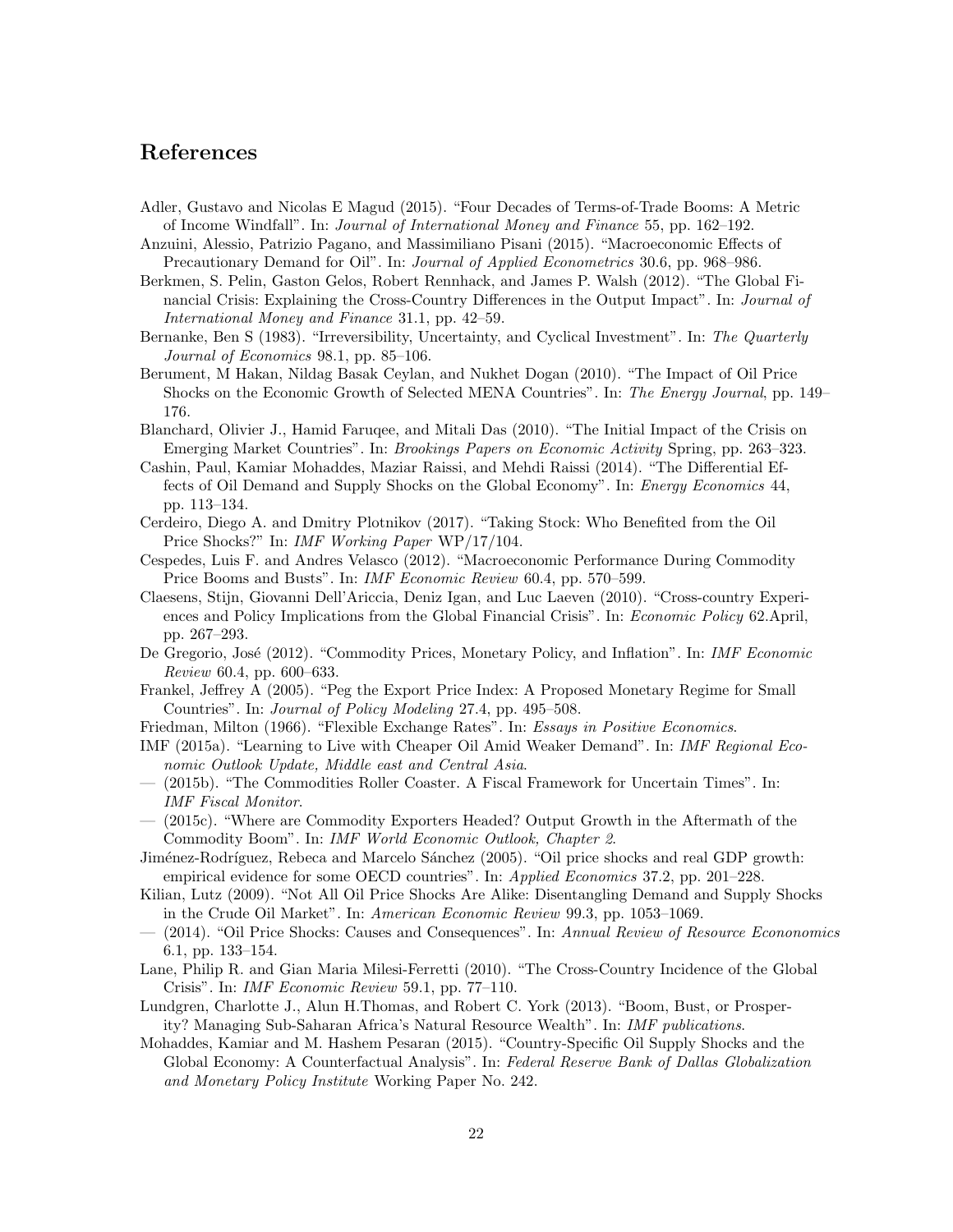- <span id="page-23-2"></span>Pindyck, Robert S et al. (1991). "Irreversibility, Uncertainty, and Investment". In: *Journal of Eco*nomic Literature 29.3, pp. 1110–48.
- <span id="page-23-4"></span>Rose, Andrew K. and Mark M. Spiegel (2011). "Cross-Country Causes and Consequences of the Crisis: An Update". In: European Economic Review 55.3, pp. 309–324.
- <span id="page-23-1"></span>Setser, Brad et al. (2007). The Case for Exchange Rate Flexibility in Oil-Exporting Economies. Tech. rep. Peterson Institute for International Economics.
- <span id="page-23-3"></span>Spatafora, Nikola and Irina Tytell (2012). "Commodity Terms of Trade: The History of Booms and Busts". In: IMF Working Paper WP/09/205.
- <span id="page-23-6"></span>Svirydzenka, Katsiaryna (2016). "Introducing a New Broad-Based Index of Financial Development". In: IMF Working Paper WP/16/5.
- <span id="page-23-5"></span>Tsangarides, Charalambos G. (2012). "Crisis and Recovery: Role of the Exchange Rate Regime in Emerging Market Economies". In: Journal of Macroeconomics 34.2, pp. 470–488.
- <span id="page-23-0"></span>Van der Ploeg, Frederick and Steven Poelhekke (2009). "Volatility and the Natural Resource Curse". In: Oxford Economic Papers.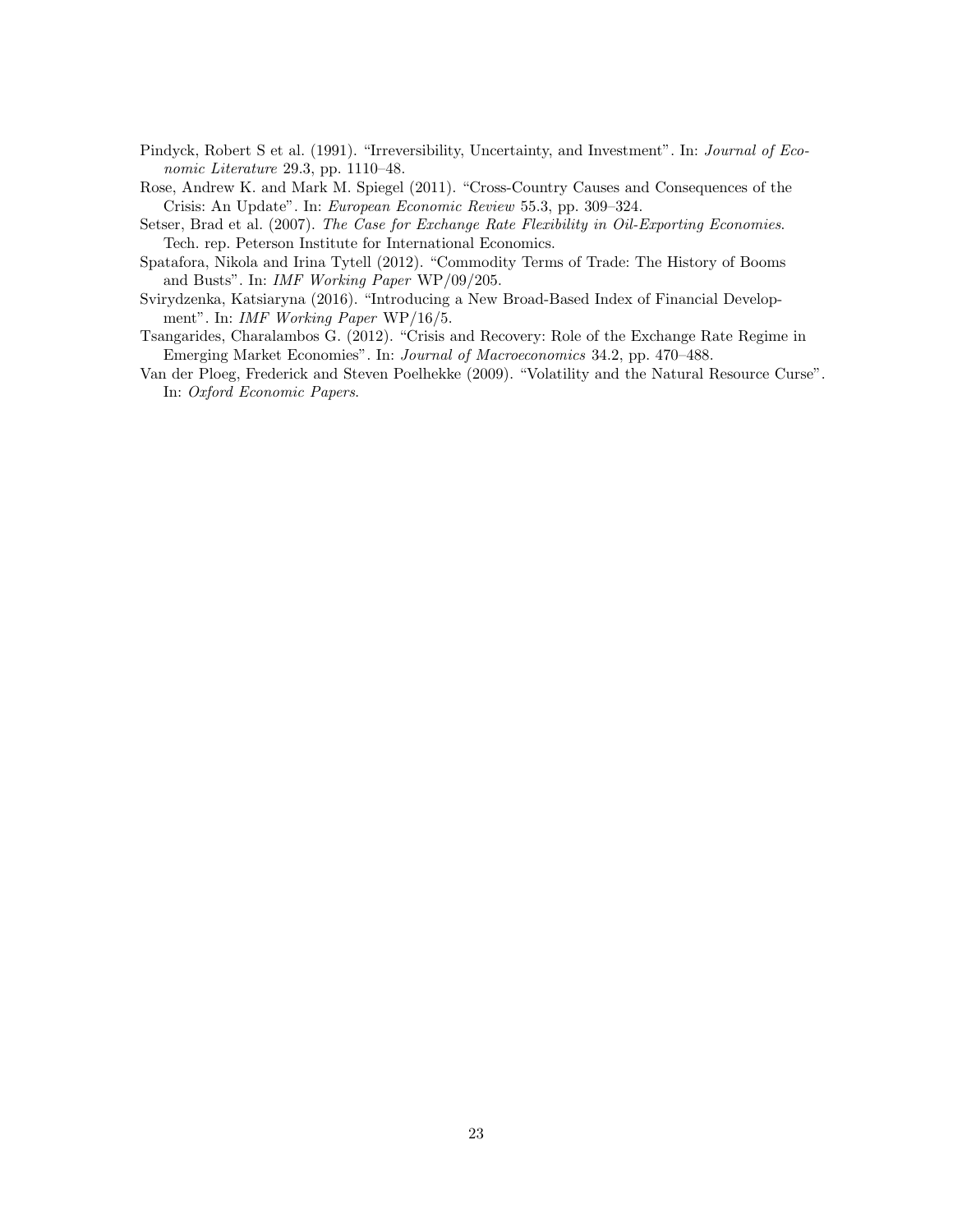## <span id="page-24-0"></span>Appendix A. Country Groups

Core sample: Algeria, Angola, Azerbaijan, Bahrain, Brunei Darussalam, Cameroon, Chad, Colombia, Congo (Republic of), Ecuador, Equatorial Guinea, Gabon, Kazakhstan, Kuwait, Malaysia, Nigeria, Norway, Oman, Qatar, Russia, Saudi Arabia, Timor-Leste, Trinidad and Tobago, Turkmenistan, United Arab Emirates, Venezuela.

Heavily oil dependent: Algeria, Angola, Azerbaijan, Bahrain, Brunei Darussalam, Cameroon, Chad, Colombia, Congo (Republic of), Ecuador, Equatorial Guinea, Gabon, Iran, Iraq, Kazakhstan, Kuwait, Malaysia, Nigeria, Norway, Oman, Qatar, Russia, Saudi Arabia, South Sudan, Timor-Leste, Trinidad and Tobago, Turkmenistan, United Arab Emirates, Venezuela, Yemen.

All oil exporters: Algeria, Angola, Argentina, Australia, Azerbaijan, Bahrain, Brazil, Brunei Darussalam, Cameroon, Canada, Chad, Colombia, Congo (Republic of), Denmark, Ecuador, Egypt, Equatorial Guinea, Gabon, Indonesia, Iran, Iraq, Kazakhstan, Kuwait, Malaysia, Mexico, Nigeria, Norway, Oman, Qatar, Russia, Saudi Arabia, South Sudan, Sudan, Timor-Leste, Trinidad and Tobago, Tunisia, Turkmenistan, United Arab Emirates, United Kingdom, Venezuela, Vietnam, Yemen.